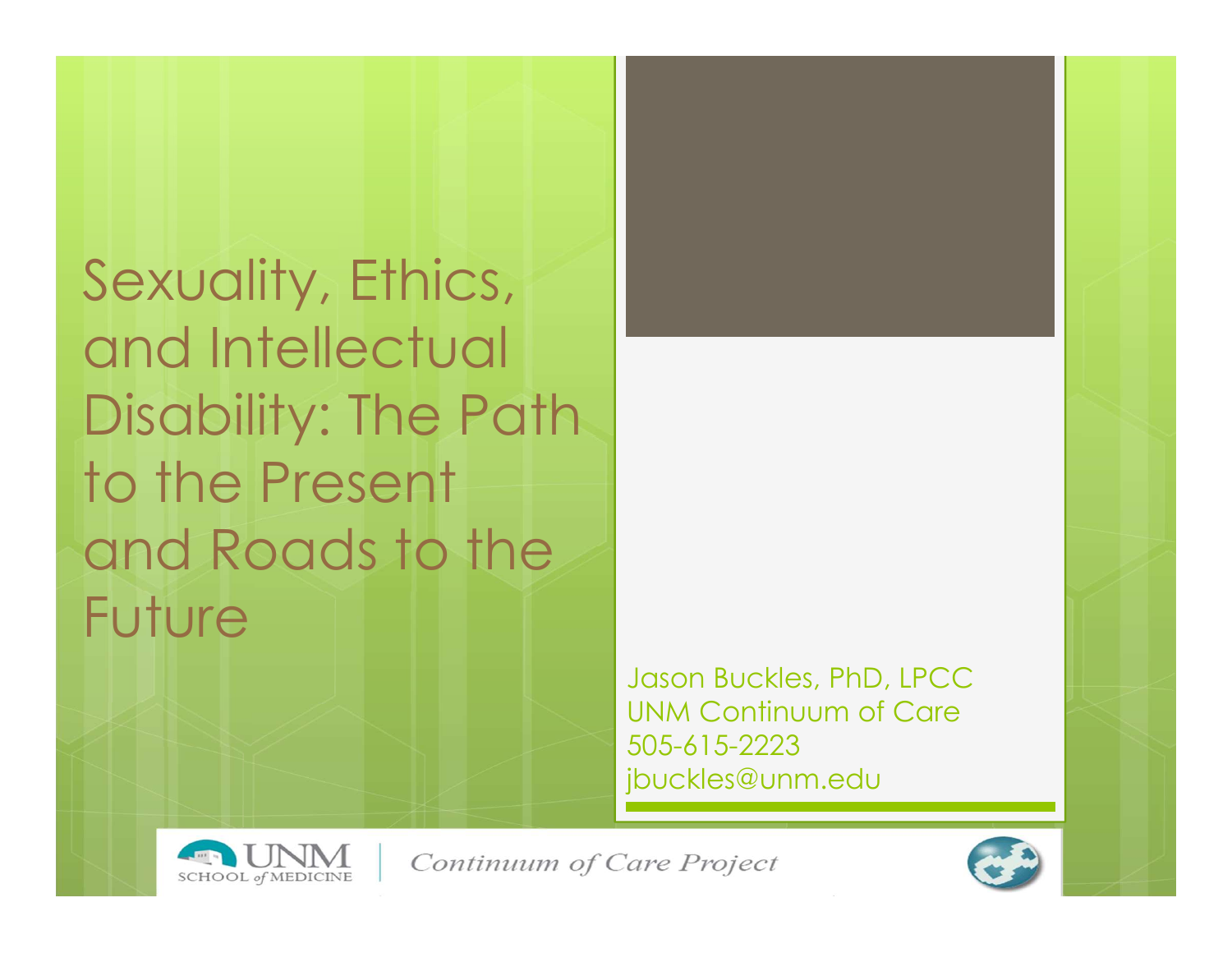### Quick Exercise:

Write down the most 'edgy', 'embarrassing', or 'fulfilling' sexual experience (real or imagined) that you have ever had. Take some time to think about it. **o**Write down the most 'edgy',<br>
'embarrassing', or 'fulfilling' sexual<br>
experience (real or imagined) that<br>
you have ever had. Take some time to<br>
think about it.<br> **o**Now – share it with the group of<br>
people around you and

people around you and see what they think about your choices.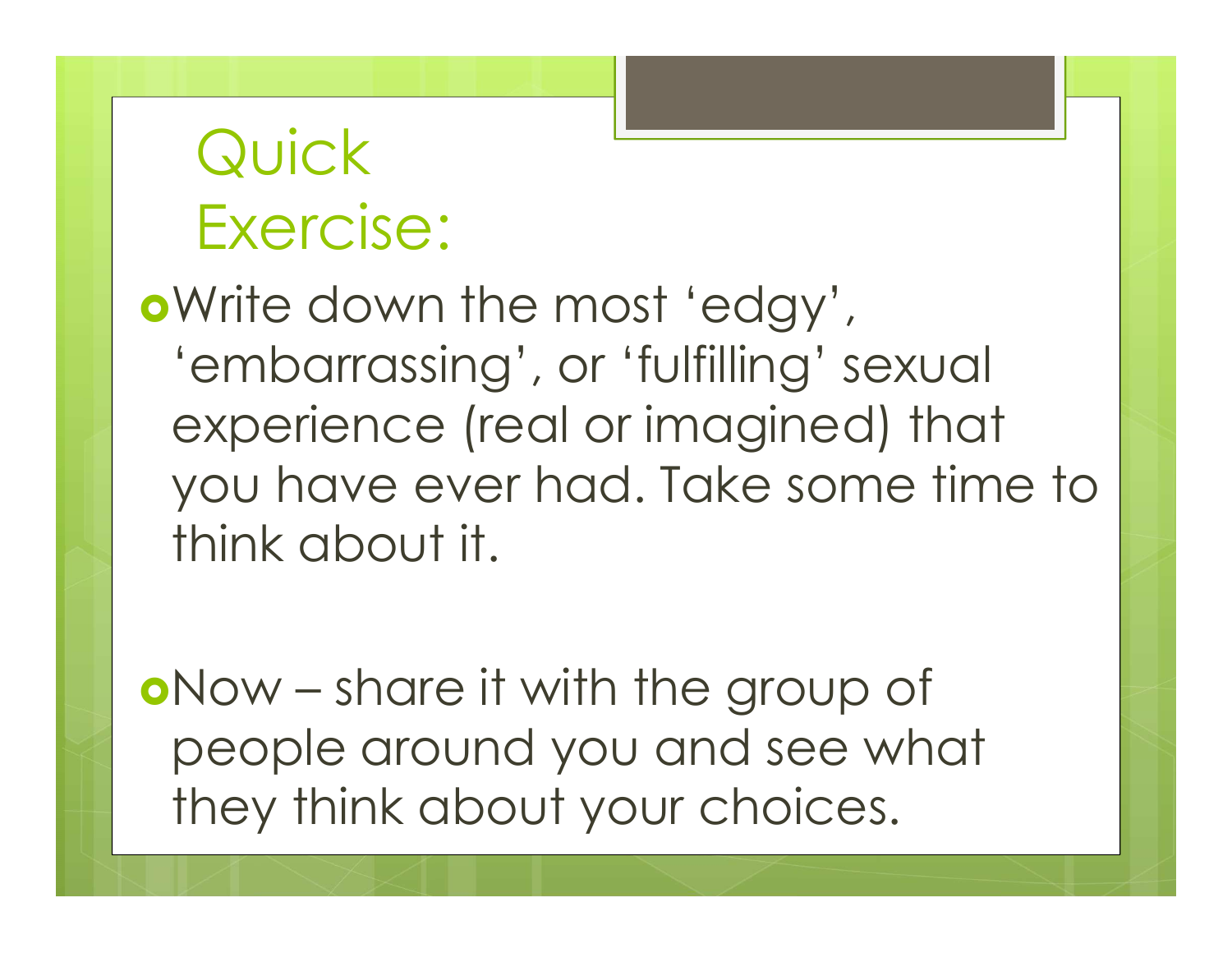JUST KIDDING…NOT JUST KIDDING...NOT<br>SERIOUSLY...OK – You can stop<br>now...TMI... now…TMI…

# UUST KIDDING...NOT<br>
SERIOUSLY...OK – You can stop<br>
now...TMI...<br>
BUT – CONSIDER THE FACT THAT WE<br>
ASK MANY OF THE PEOPLE WE<br>
SUPPORT TO DO JUST THAT \_ ALL ASK MANY OF THE PEOPLE WE SUPPORT TO DO JUST THAT – ALL THE TIME

What would this do to your own concepts of Theorem sex/privacy/'appropriate'?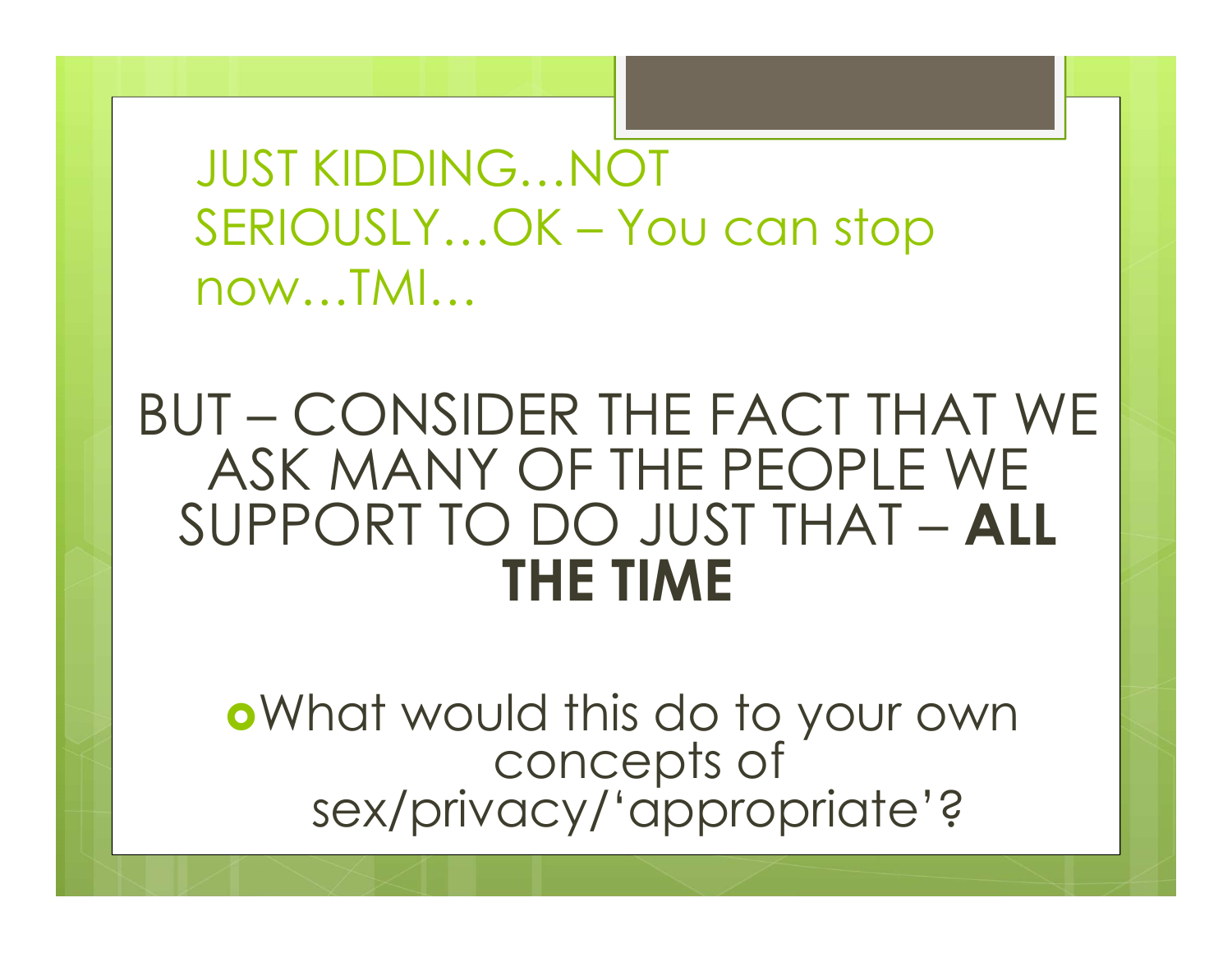#### Goals and **Objectives**

- A brief history of sexuality in ID services in the US
- Current concerns regarding abuse and educational efforts • Current concerns regaraing abuse and educational efforts<br>• Ethical Considerations<br>• 'Healthy Sexuality' → Healthy Systems<br>• Dignity of Risk/Duty of Care<br>• Example vignettes – small group discussions
- Ethical Considerations
- $\bullet$  'Healthy Sexuality'  $\rightarrow$  Healthy Systems
- o Dignity of Risk/Duty of Care
-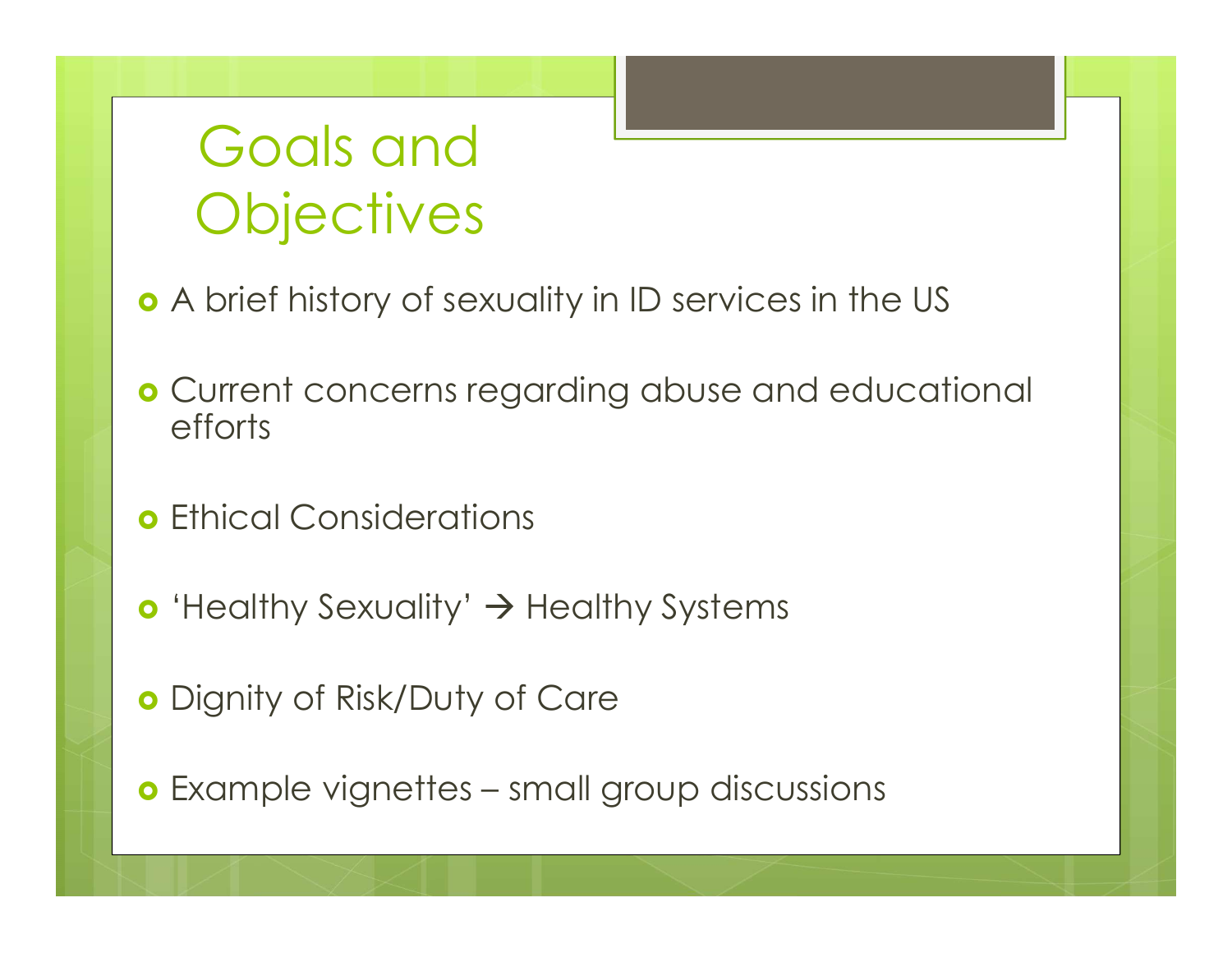**History** 

-

How did we get here and where are we going?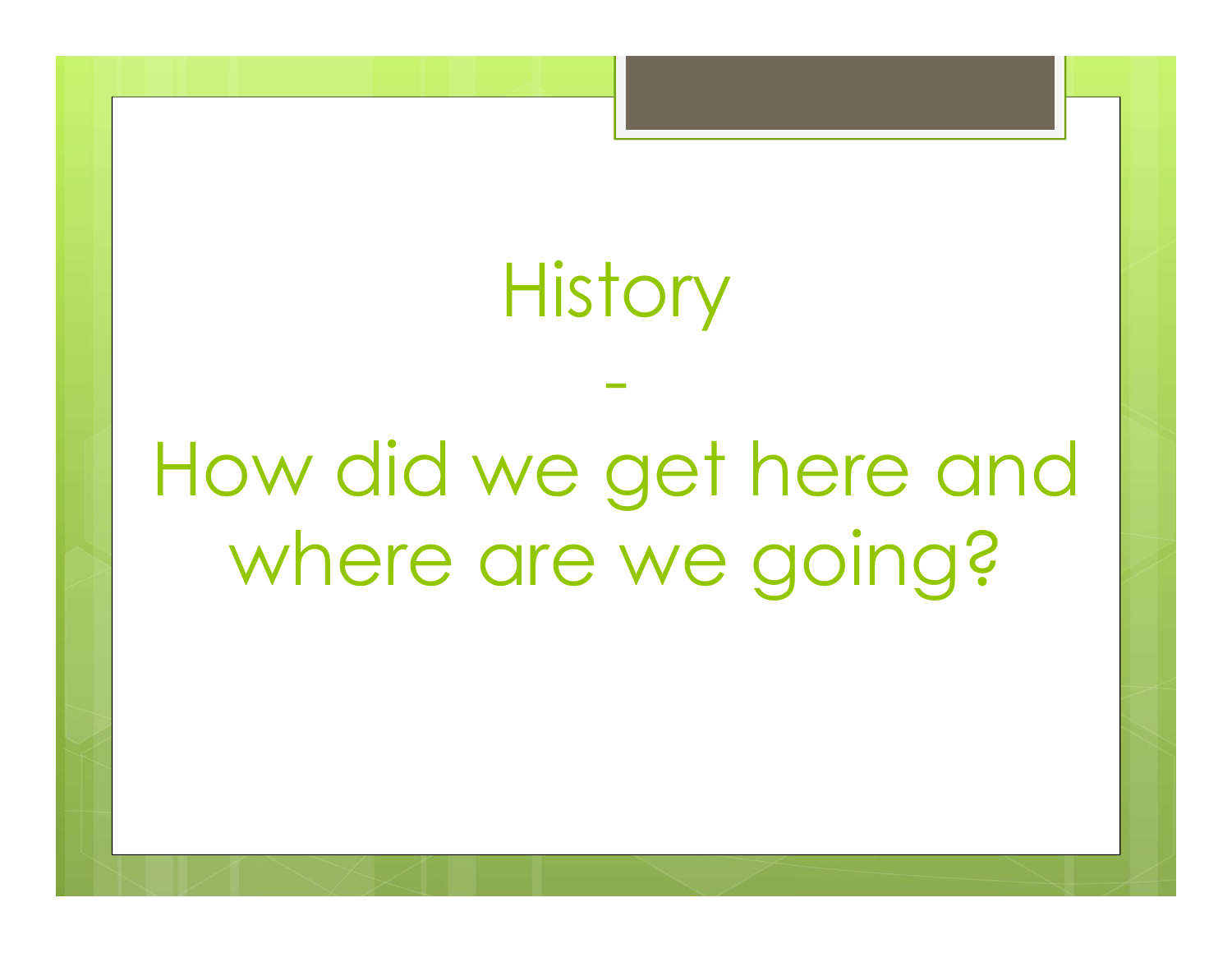#### **HISTORY**

Since the 1800s and continuing to today, perspectives on sexuality have played a key role in the formation of our systems of supports for people with intellectual disability (ID). (Scheerenberger, 1983; Trent, 1994) Since the Toods and Commong to<br>Dday, perspectives on sexuality have<br>Dlayed a key role in the formation of<br>Ur systems of supports for people with<br>intellectual disability (ID).<br>Scheerenberger, 1983; Trent, 1994)<br>"The past is

Faulkner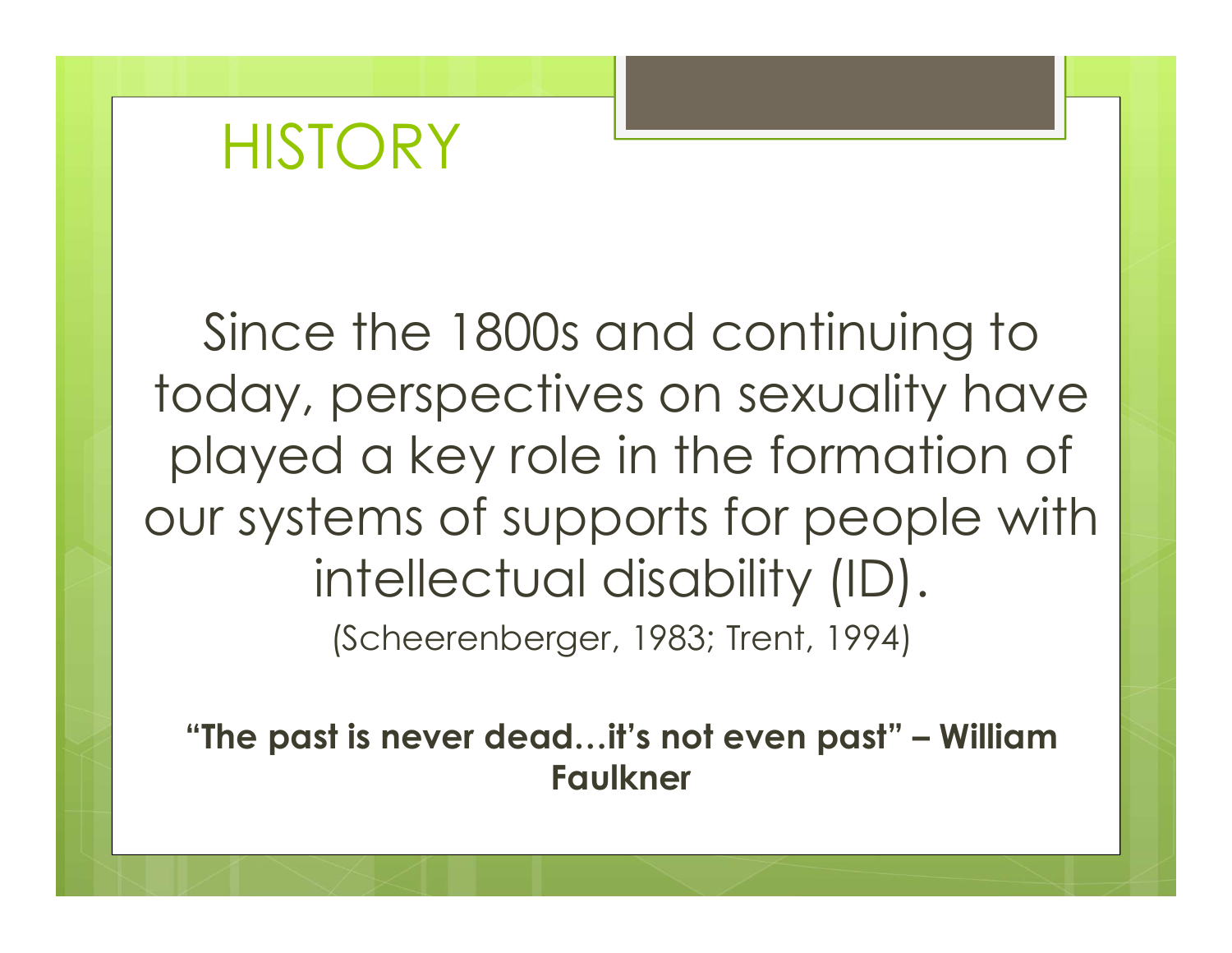#### **HISTORY**

Warehouse Marketter History<br>"[O]ur culture's inability or refusal to deal with very<br>real sexual needs of [people with ID] has been the<br>primary impediment to every farsighted ideological real sexual needs of [people with ID] has been the primary impediment to every farsighted ideological proposal since Wilbur's advocacy of community placement in the 1850s" (Conway, 1976, p. 62). "[O]ur culture's inability or refusal to deal with very<br>
real sexual needs of [people with ID] has been the<br>
primary impediment to every farsighted ideological<br>
proposal since Wilbur's advocacy of community<br>
placement in

as a Threat to 'Them'  $\rightarrow$  Advocacy/Human Rights  $\rightarrow$  Risk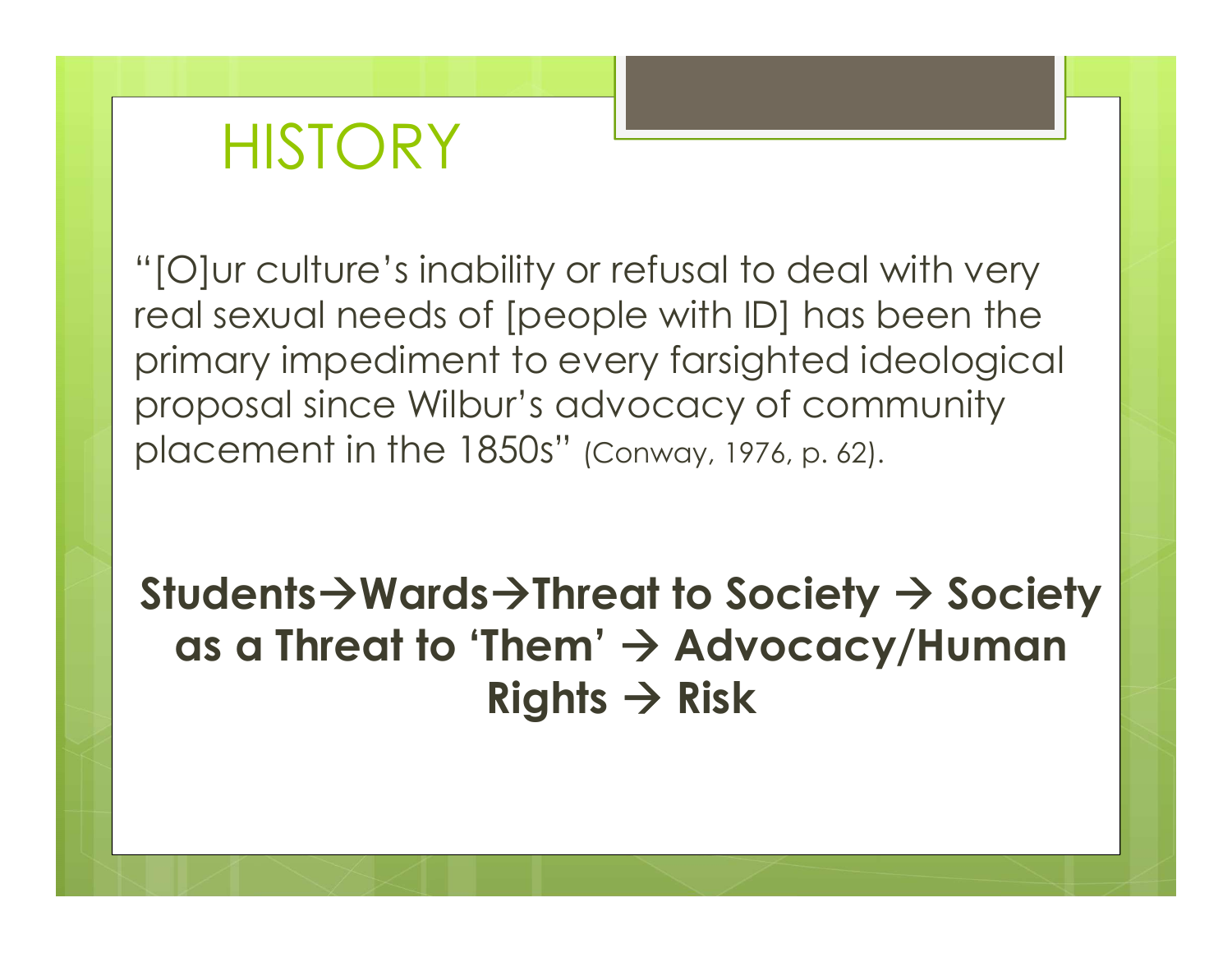#### In American historical context:

 "Because of the negative history experienced by people with disabilities, it is not possible to discuss any sexual behavior of persons with a disability without also discussion the environment in which they live or In American historical<br>
context:<br>
"Because of the negative history experienced by<br>
people with disabilities, it is not possible to discuss any<br>
sexual behavior of persons with a disability without<br>
also discussion the envi people with disabilities, it is not possible<br>sexual behavior of persons with a disab<br>also discussion the environment in whic<br>have lived " (Hingsburger & Tough, 200:<br>1850-1900<br>• Not a lot of focus on sexuality<br>• Training sc contract the Menace of the Feebleminded – eliminate the problem<br>
1850-1900<br>
1850-1900<br>
1850-1900<br>
1860-1900<br>
1860-1950<br>
1900-1950<br>
1900-1950<br>
1900-1950<br>
1900-1950<br>
1900-1950<br>
1900-1950<br>
1900-1950<br>
1900-1950<br>
1900-1950<br>
190

- 1850-1900
	- **o** Not a lot of focus on sexuality
	- **o** Training schools
- 1900-1950
	-
	- **o** People with I/DD as 'posing a risk'
	-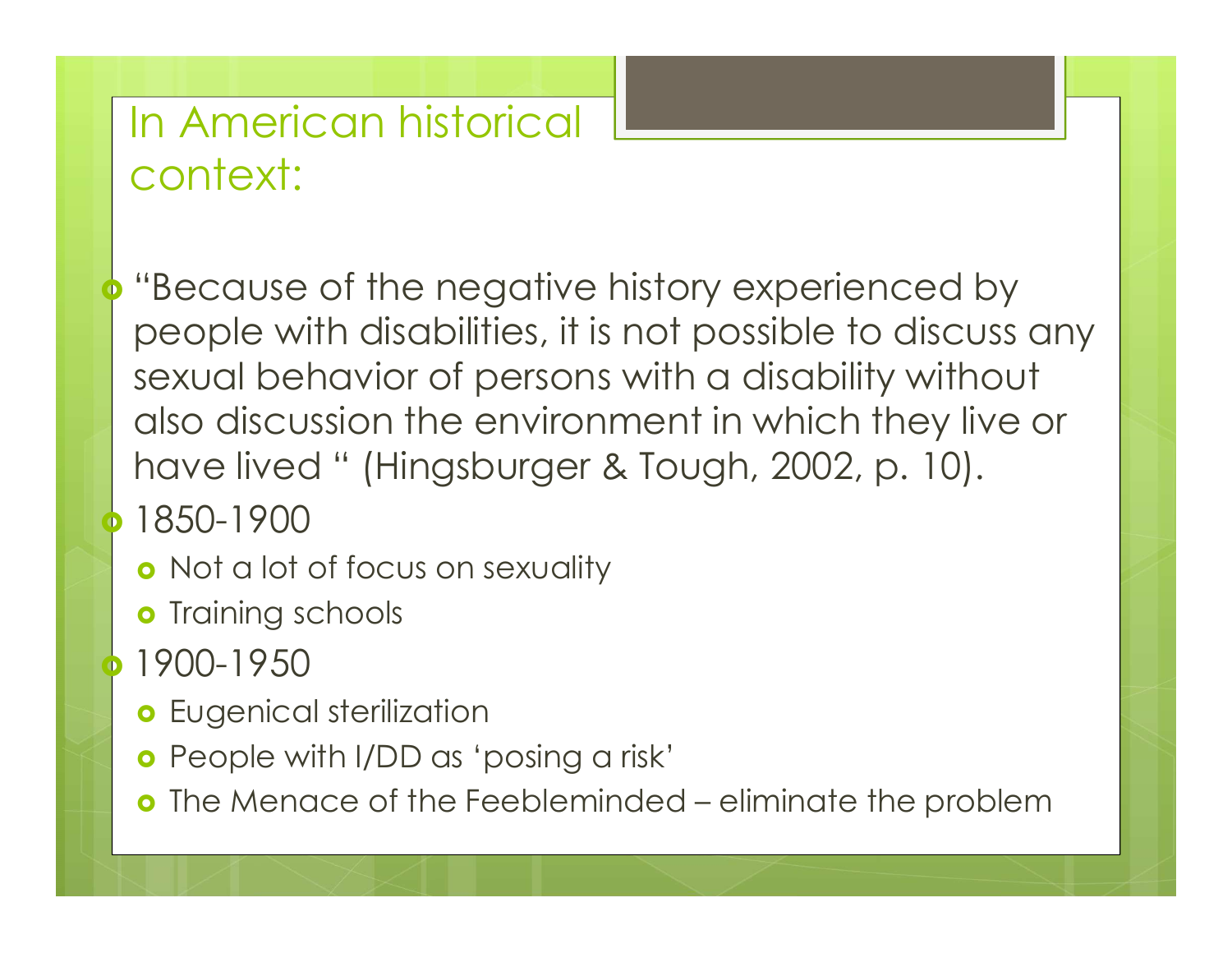# In American historical context… 1 American<br>1950-1970s<br>1950-1970s<br>1950-1970s<br>1960-1970s<br>1960-1970s (antistributionalization – out of sight, out of mind<br>1960-1970s (antistribution – out of sight, out of mind<br>1960-1970s (antistribution – out of sight, out o

#### • 1950-1970s

- 
- People with I/DD as 'at risk'
- **o** Eliminate sexuality via segregation and aversive conditioning

#### **o** 1970s-1980s

**o** An increasing focus on education and the role of environment

#### o 1980-1990

- **o** Rights based approach
- o Self Advocacy movement
- **o** Deinstitutionalization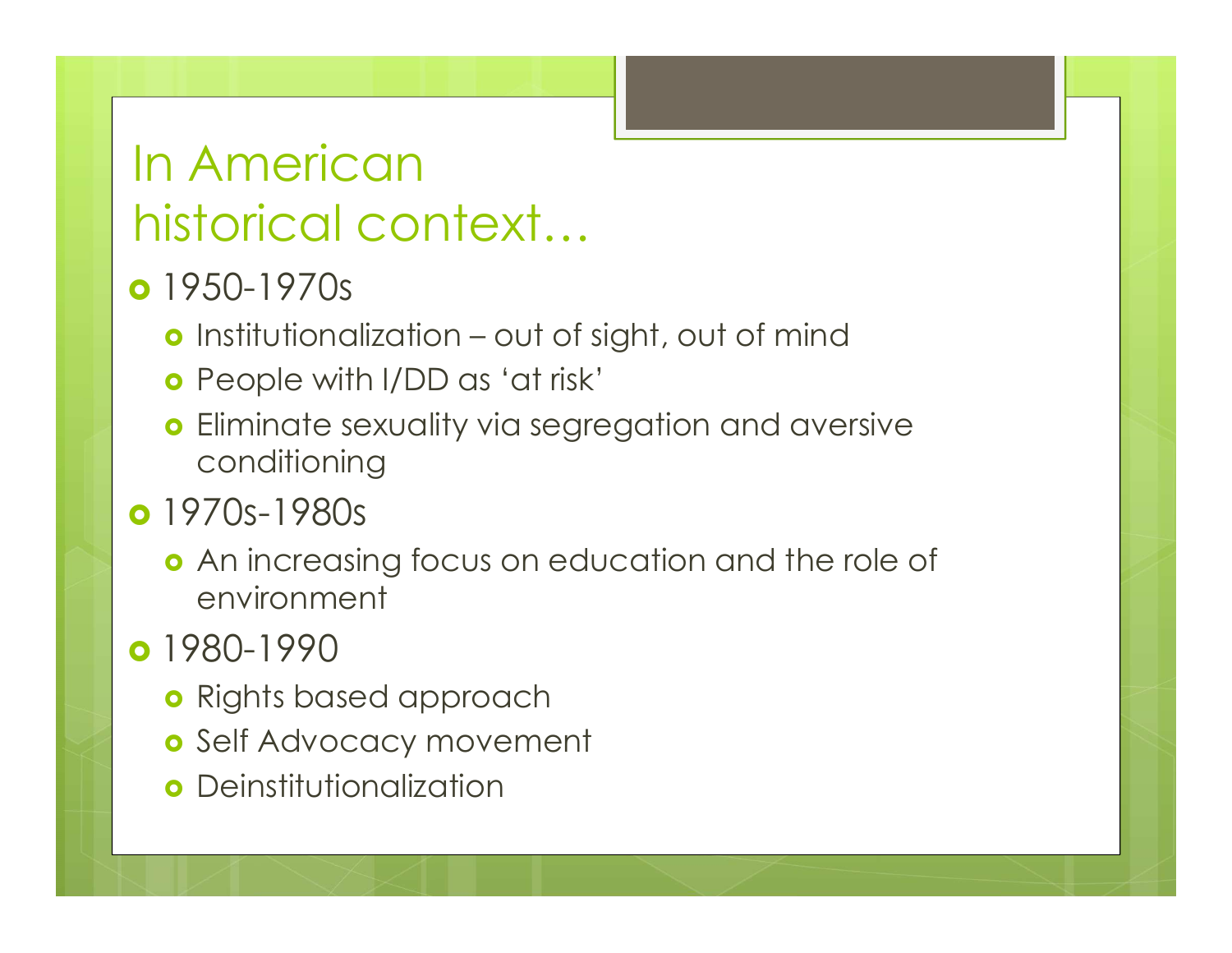In American historical context…

#### •1990s-2000s

Moral panic and the second wave of 'the menace'

 $\sim$  2010s  $\rightarrow$ 

o The intersection of Rights and Risk;

- o We can see elements of all the previous eras:
	- Roadblocks to relationships;
	- What if…?

Emotional isolation;

Education yes, but little opportunity.

•2020s?

Well, that depends on us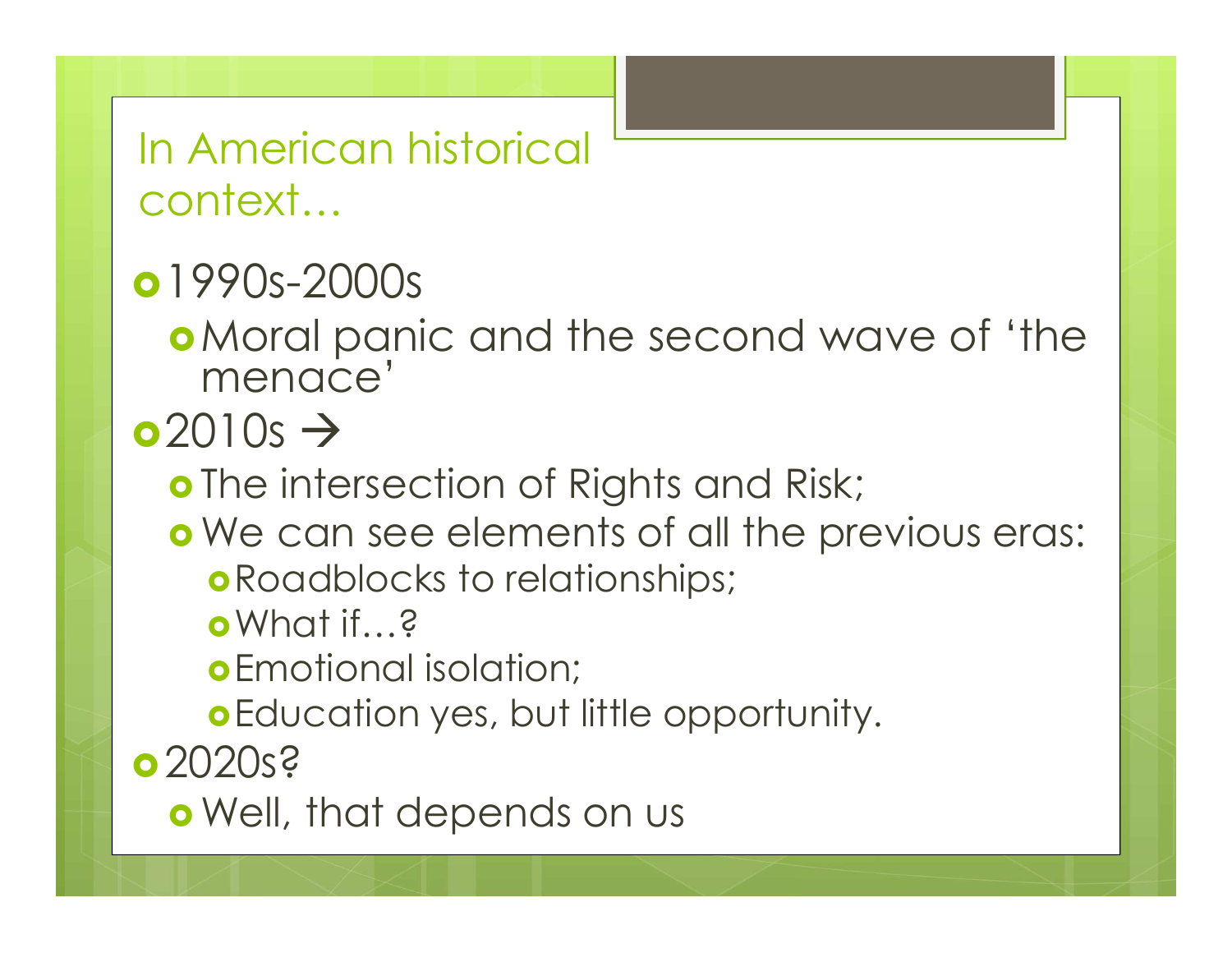# Current Concerns Current Concerns<br>Harm – Education - Staff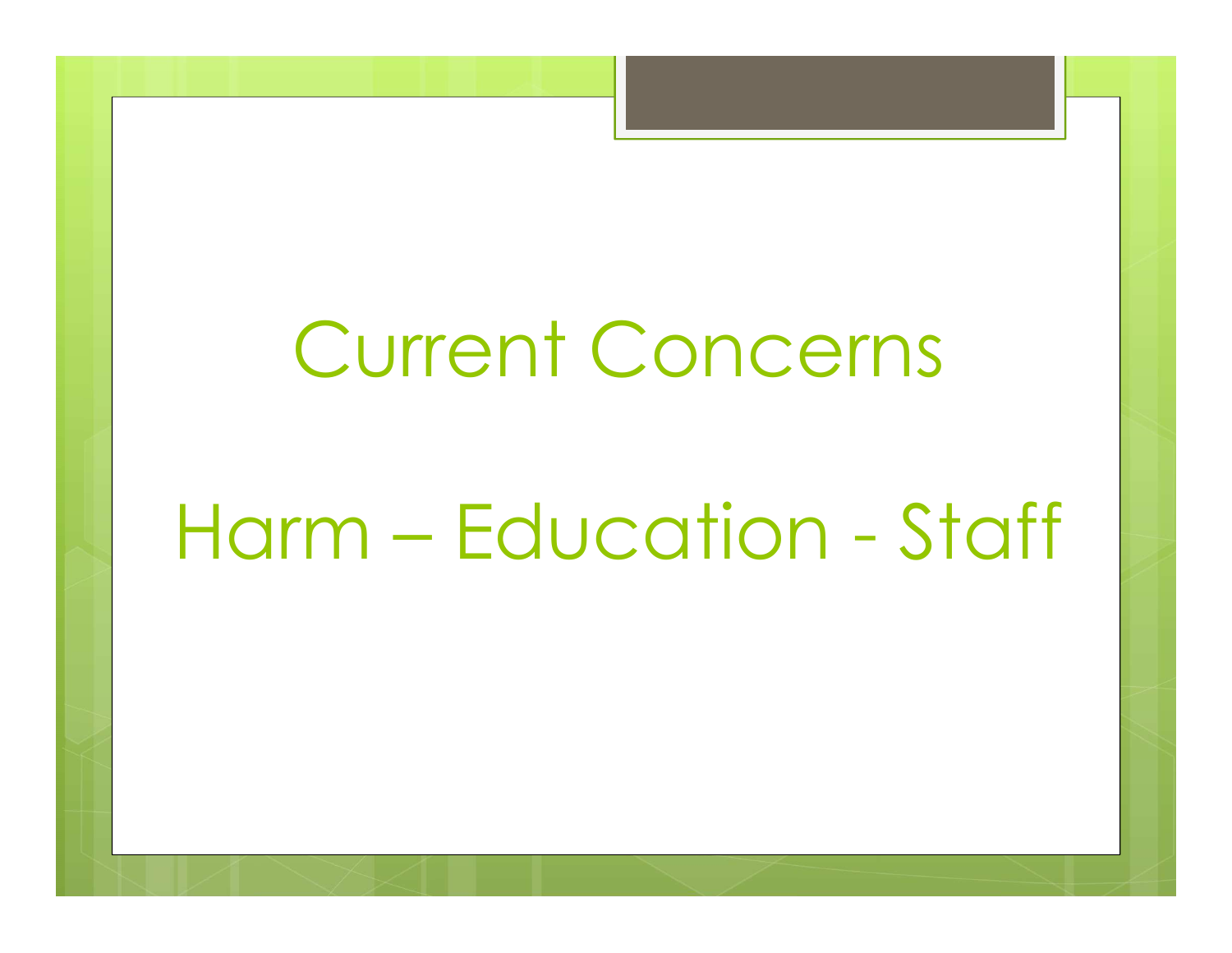#### Abuse/Harm

- Young people with disabilities are at increased risk of encountering sexual abuse than their peers without disability. This risk is further increased (4x) when a child has intellectual disability. **Abuse/Harm**<br>
• Young people with disabilities are at increased risk of<br>
• encountering sexual abuse than their peers without<br>
disability. This risk is further increased (4x) when a child<br>
has intellectual disability.<br>
• "
- "[B]etween 39 and 68% of female children and 16 and<br>30% of male children with a disability will be sexually abused before they are 18 years old" (Mahoney & Poling, 2011).
	- Perpetrators are more likely to be in a position of providing care/education.
- "Several recent studies indicate that people with IDD experience much higher rates of non-consensual sexual encounters than non-disabled individuals, with worldwide incidence ranging from 44% in children with IDD to 83% in adults with IDD" (Stein & Dillenburger, 2017).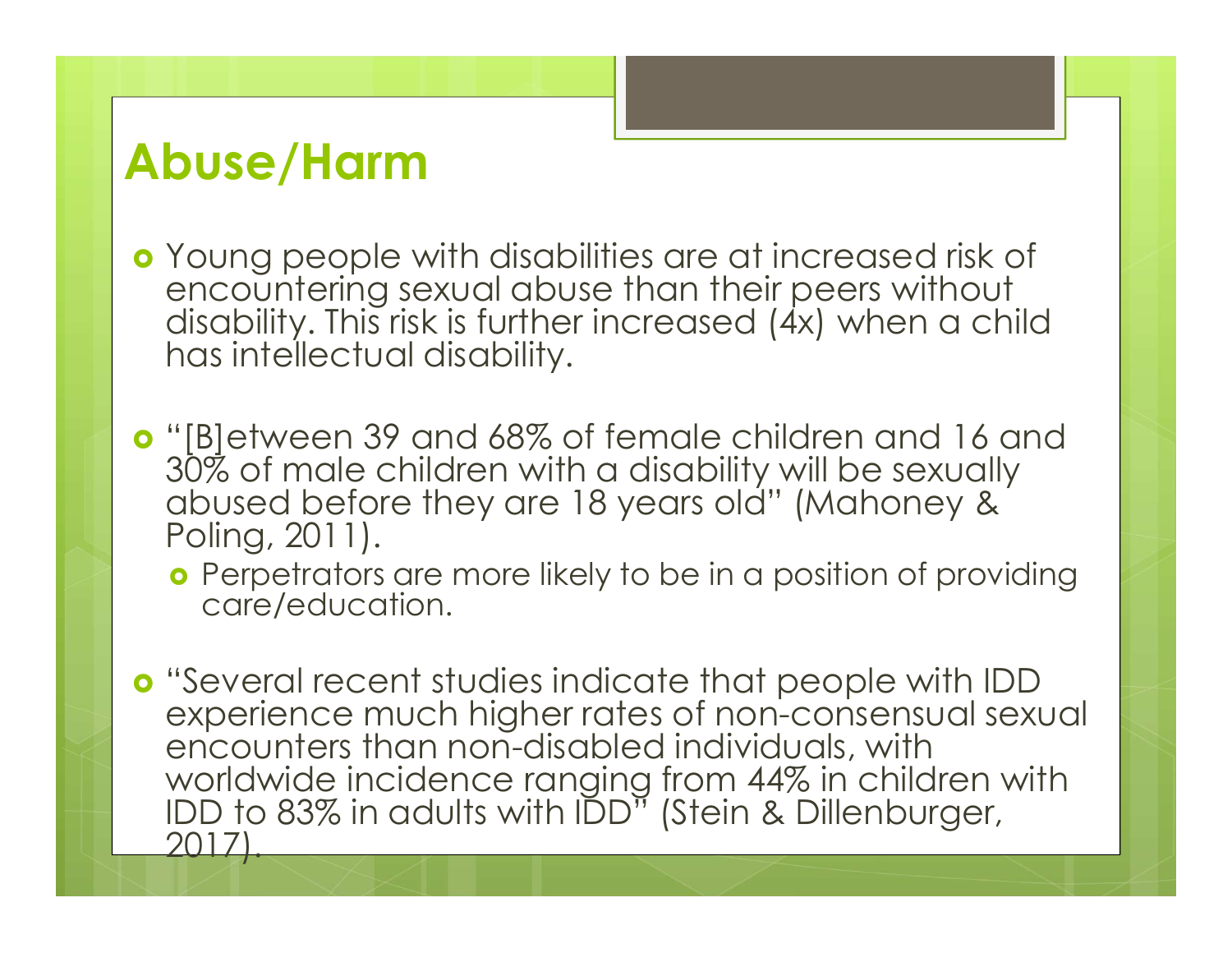#### **Education**

- "Children with ID typically are not engaged in sexuality education until later than their typically developing peers, if at all. Their sexuality education is often centered on fear of perpetration and is not comprehensive in covering what is appropriate or healthy in a relationship" (Martinello, 2014)
- **o** "In conclusion, there is a need to draw up educational programmes, differentiated according to gender and adapted to their reality, which include contents related with sexual health, sexual abuse and condom use" (Gil-Llario, 2018, p. 72)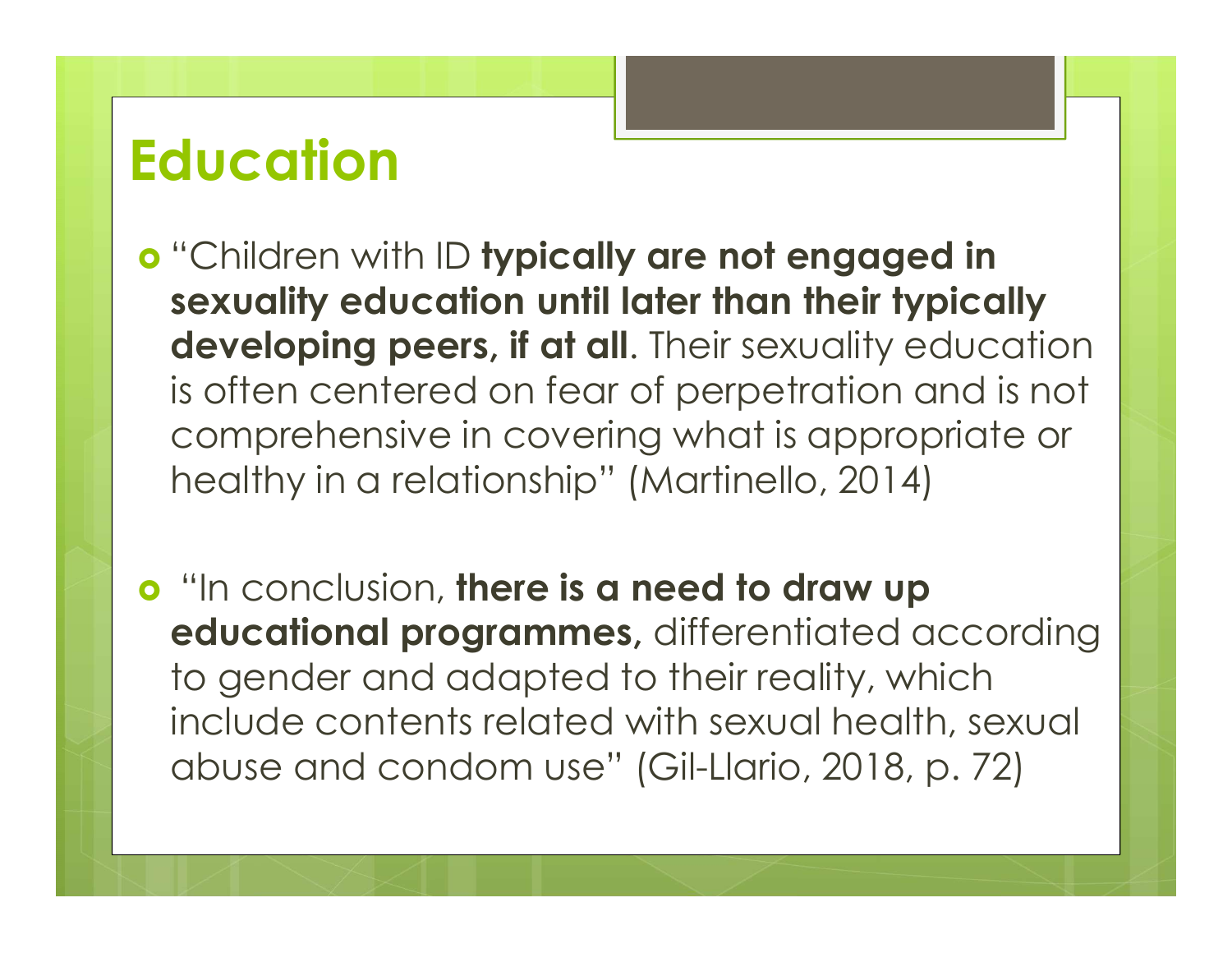#### Education

#### Medina-Rico et al. (2018)

- **AUCATION<br>
Adolescents with ID less knowledge of mechanism<br>
and contraception<br>
o "less than half had knowledge about laws against** and contraception
- "less than half had knowledge about laws against sexual abuse" (p. 234).
- **o** "Only 53-56% of people with severe to moderate ID respectively receive sex education" (p. 235).
- **o** Role of support networks:
	- Parents/family, physicians, educational system, direct support professionals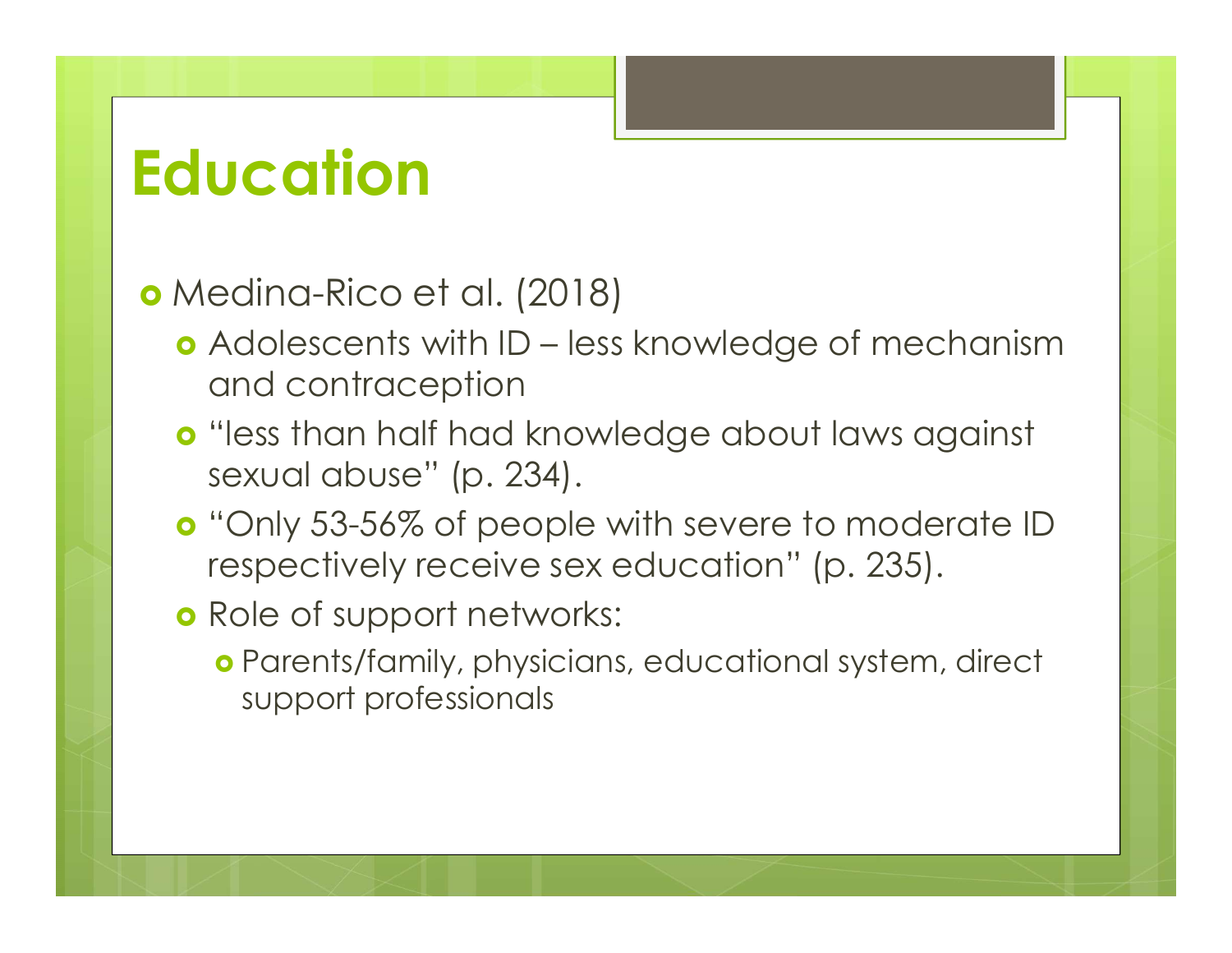#### **Staff**

Whether staff members like it or not, whether they acknowledge it or not, they are enormously powerful in the lives of people with [intellectual disability]. Powerful in terms of the physical environments that are provided in day and residential service; powerful in terms of the social environments they create; powerful in the spoken and unspoken feedback they give about client aspirations and behaviour; and powerful in offering models of adult men and women with adult lifestyles making adult choices. (Craft & Brown, 1993, p. 3)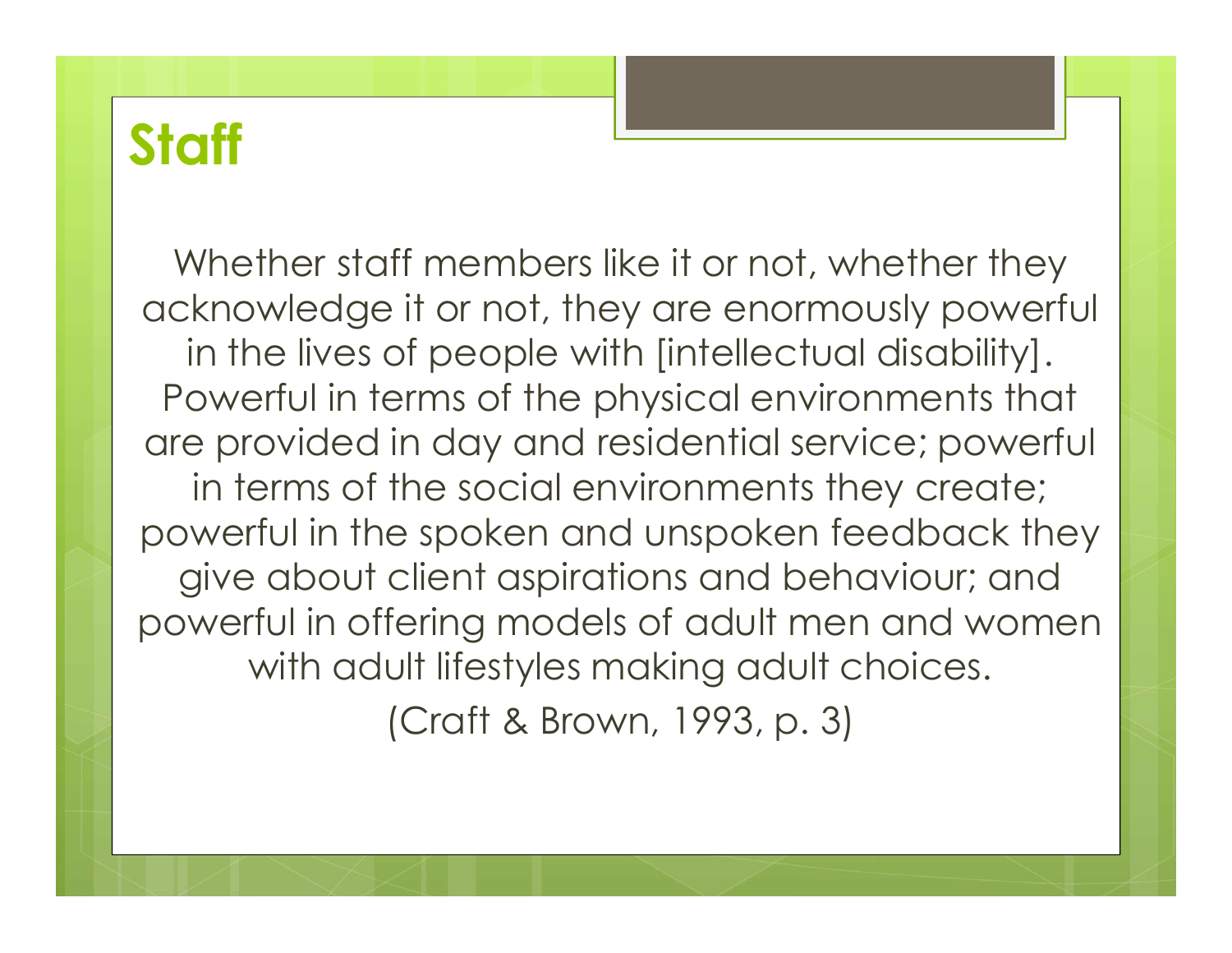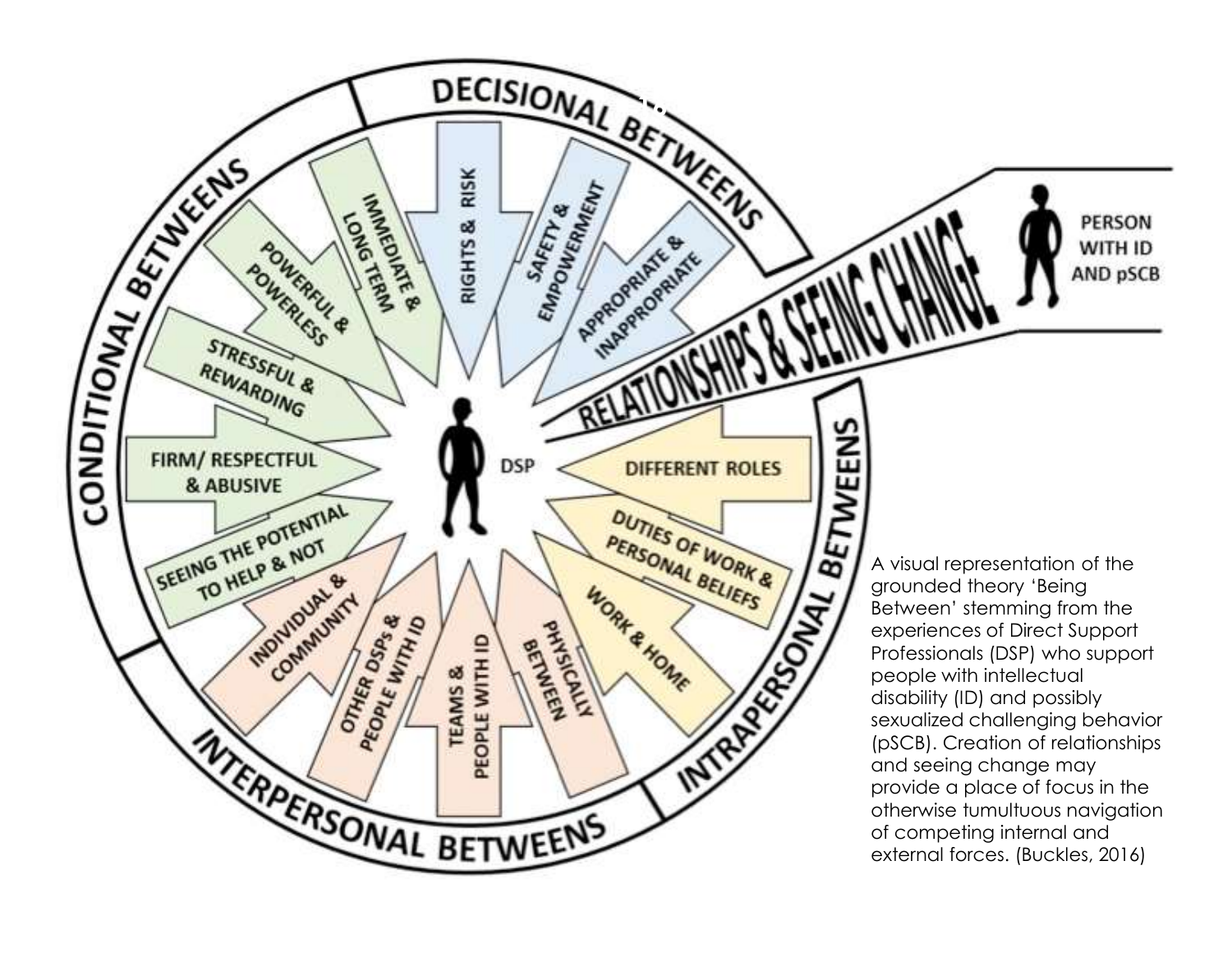## Ethical Considerations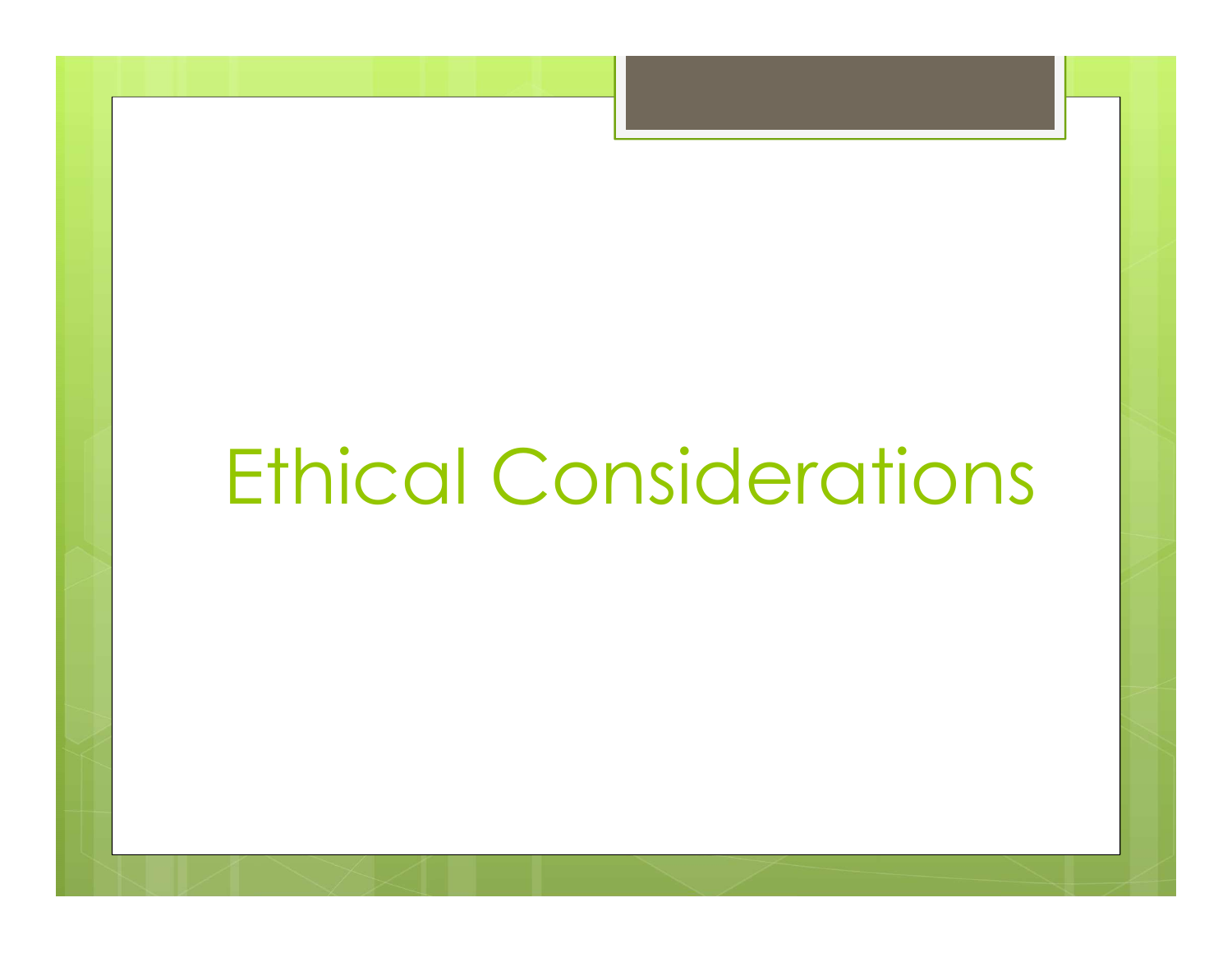#### **Ethics**

"It can be easy to feel an urgent need to use whatever means are necessary to reduce risks as quickly as possible.

It can be easy for professionals to lose sight of just how much power they hold over the people in their charge.

Finally, it can be easy to believe that one is not capable of causing harm to people in our care or custody" (Prescott, 2014, p. 1). IN SHORT – IF THE JOB FEELS EASY, WE'RE PROBABLY DOING IT

WRONG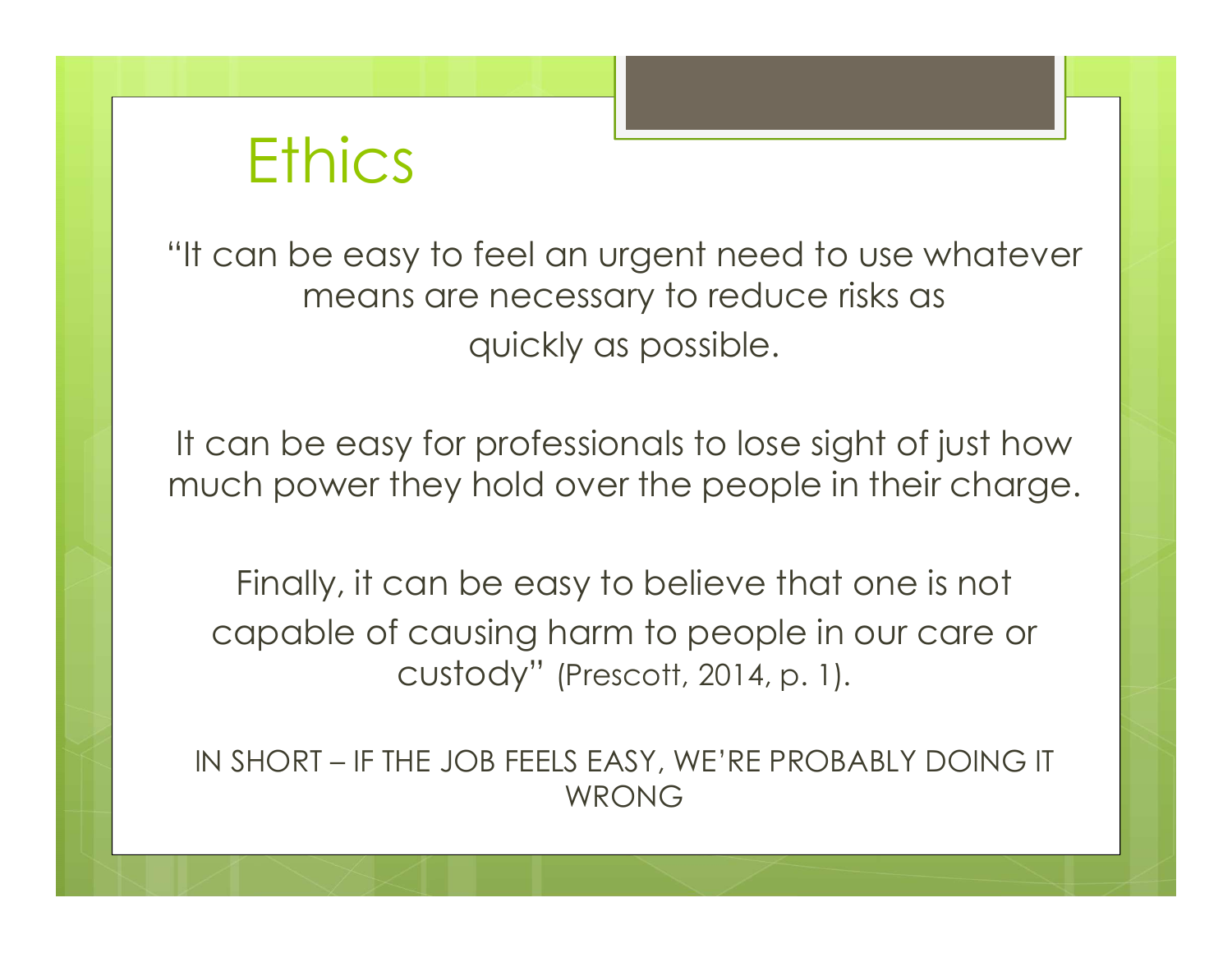## **Ethics**

- o "It is unethical for therapists to take away one behavior without replacing it with Ethics<br>"It is unethical for therapists to take away<br>one behavior without replacing it with<br>another" (Hingsburger & Tough, 2002, p. 8)<br>o If your only goal is 'eliminate' or 'reduce' have<br>you actually done anything?
	- o If your only goal is 'eliminate' or 'reduce' have you actually done anything?

 "Our energies are better put to eliminating the need for difficult behavior than in trying simplistically to eliminate the behavior itself" (Lovett, 1996, p. 94).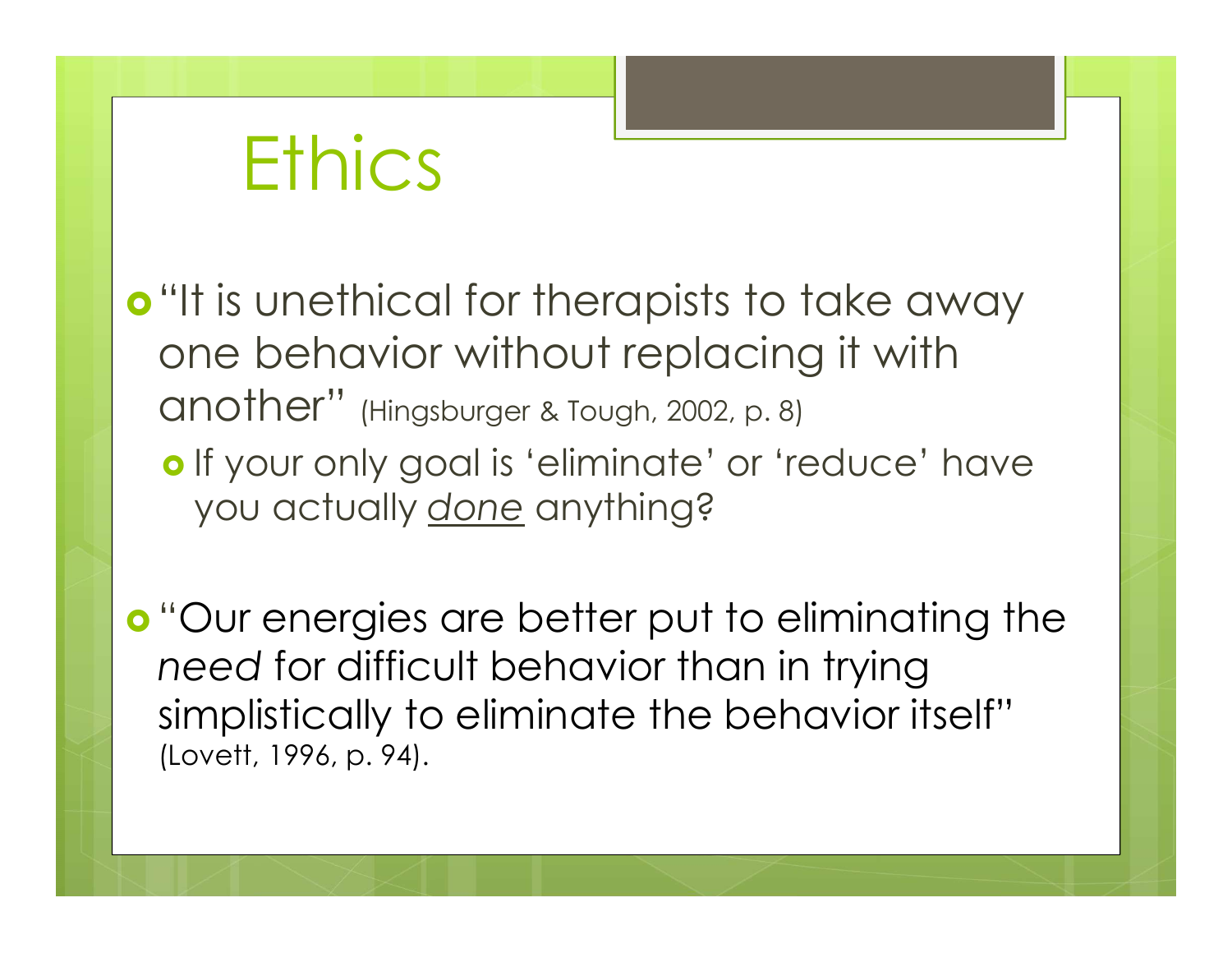## **Ethics**

Autonomy

#### **o**Beneficence

**oFidelity**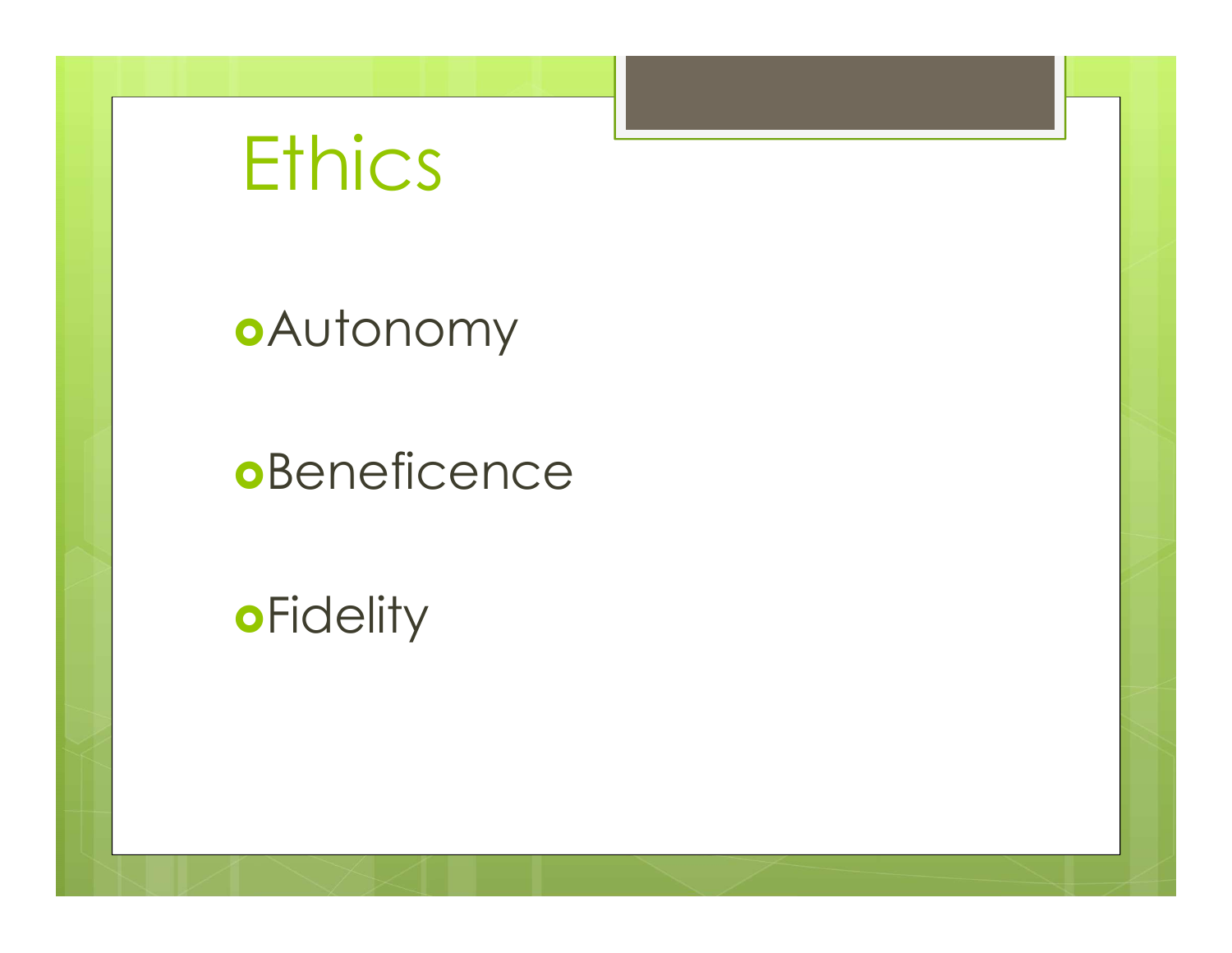## Healthy Sexuality

## Healthy Systems

-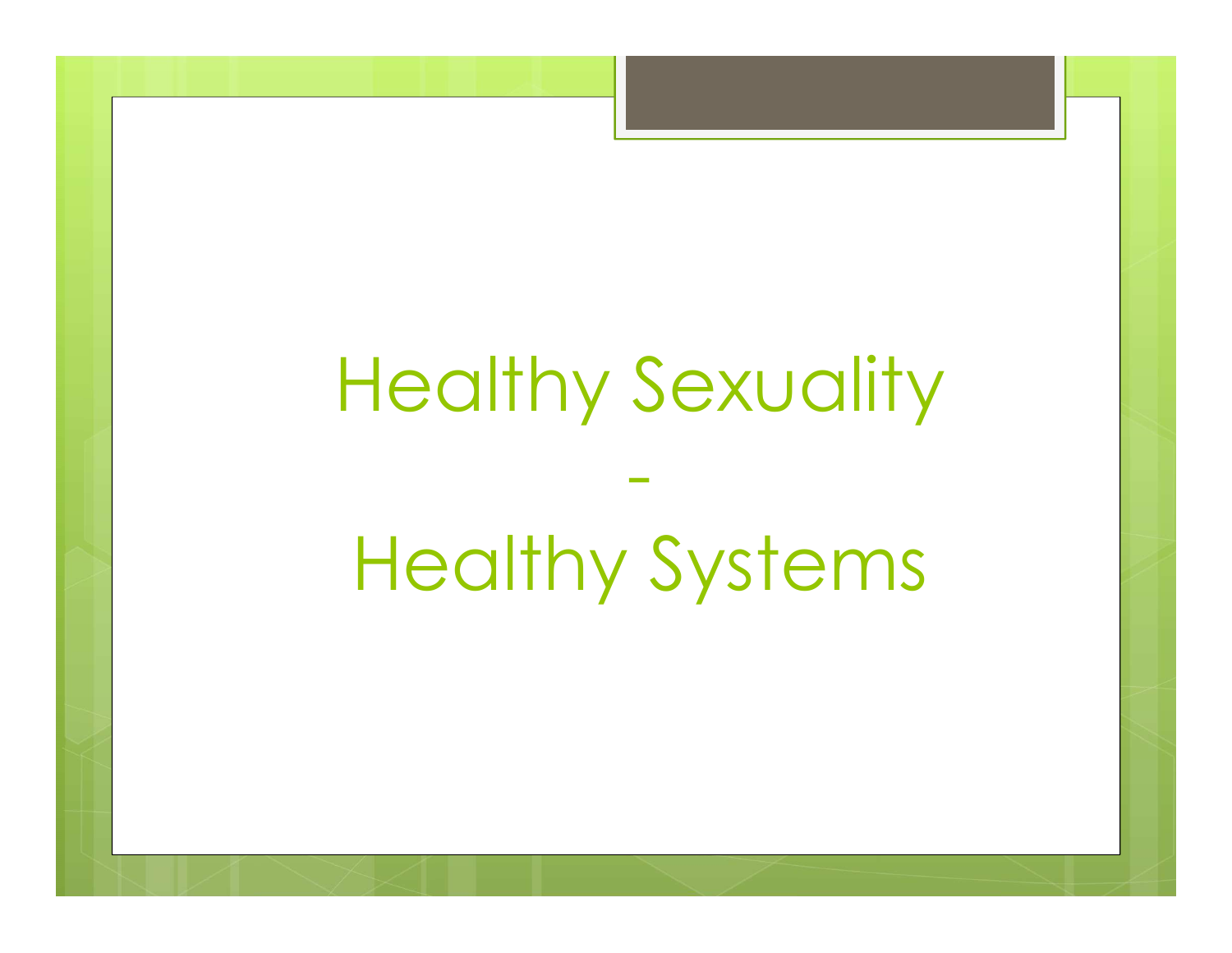### What do we mean when we say 'sexuality'?

**o** HYGIENE ANATOMY/PHYSIOLOGY **O** PERSONAL SAFETY **o** FREINDSHIPS **O** PREFERENCE/FANTASY o LOVING RELATIONSHIPS

**o AND YES, INTERCOURSE**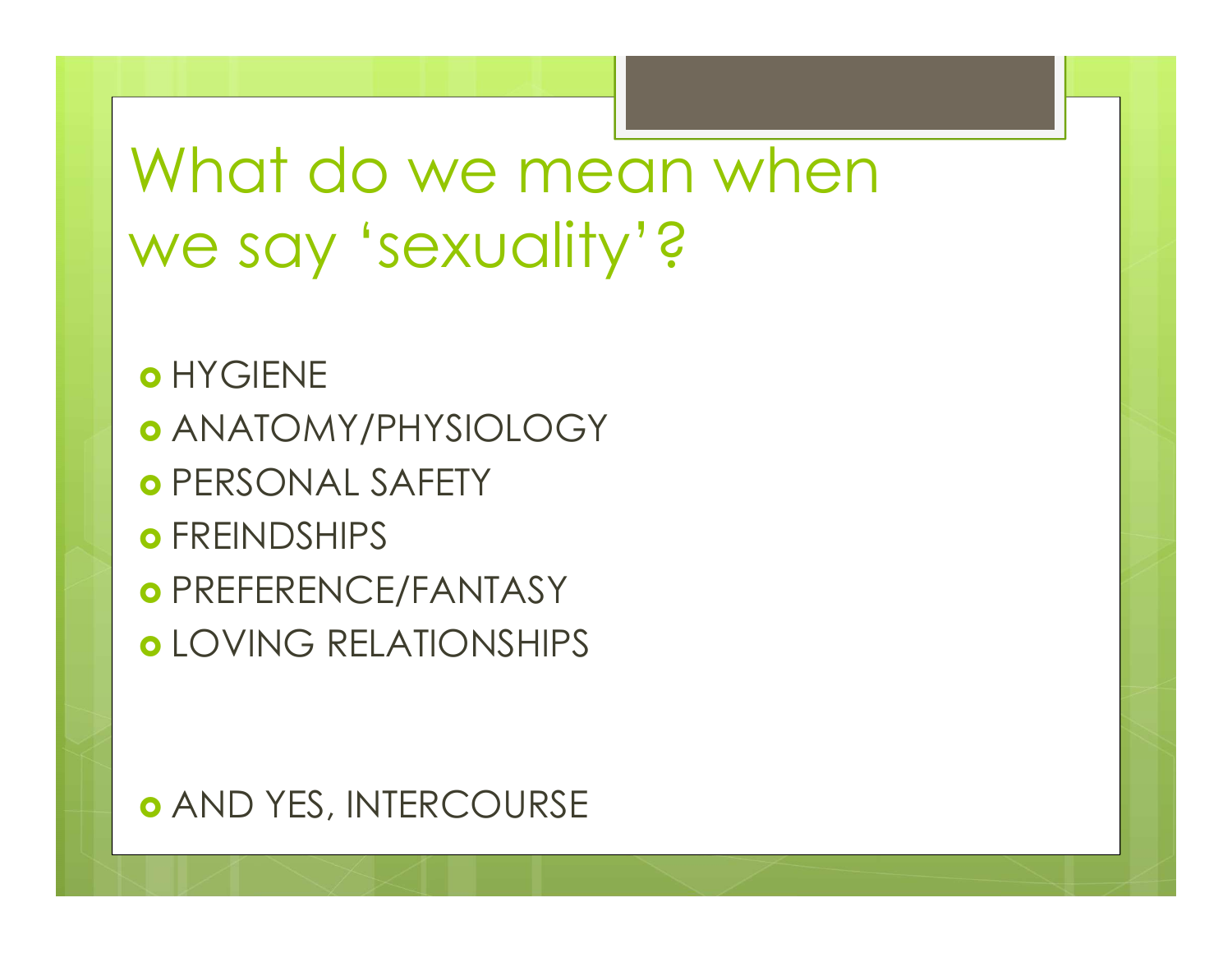#### What do we mean when we say 'healthy'?

o Is it just about prevention? (harm, disease, pregnancy)

What about pleasure?

o The 'privacy trap'

- Policies may state that sexual activity is allowed 'in private areas'…but
- 'On the ground' practice often provides no actual privacy.
	- Leads to: misinterpretation, 'trouble', and 'leaky boundaries'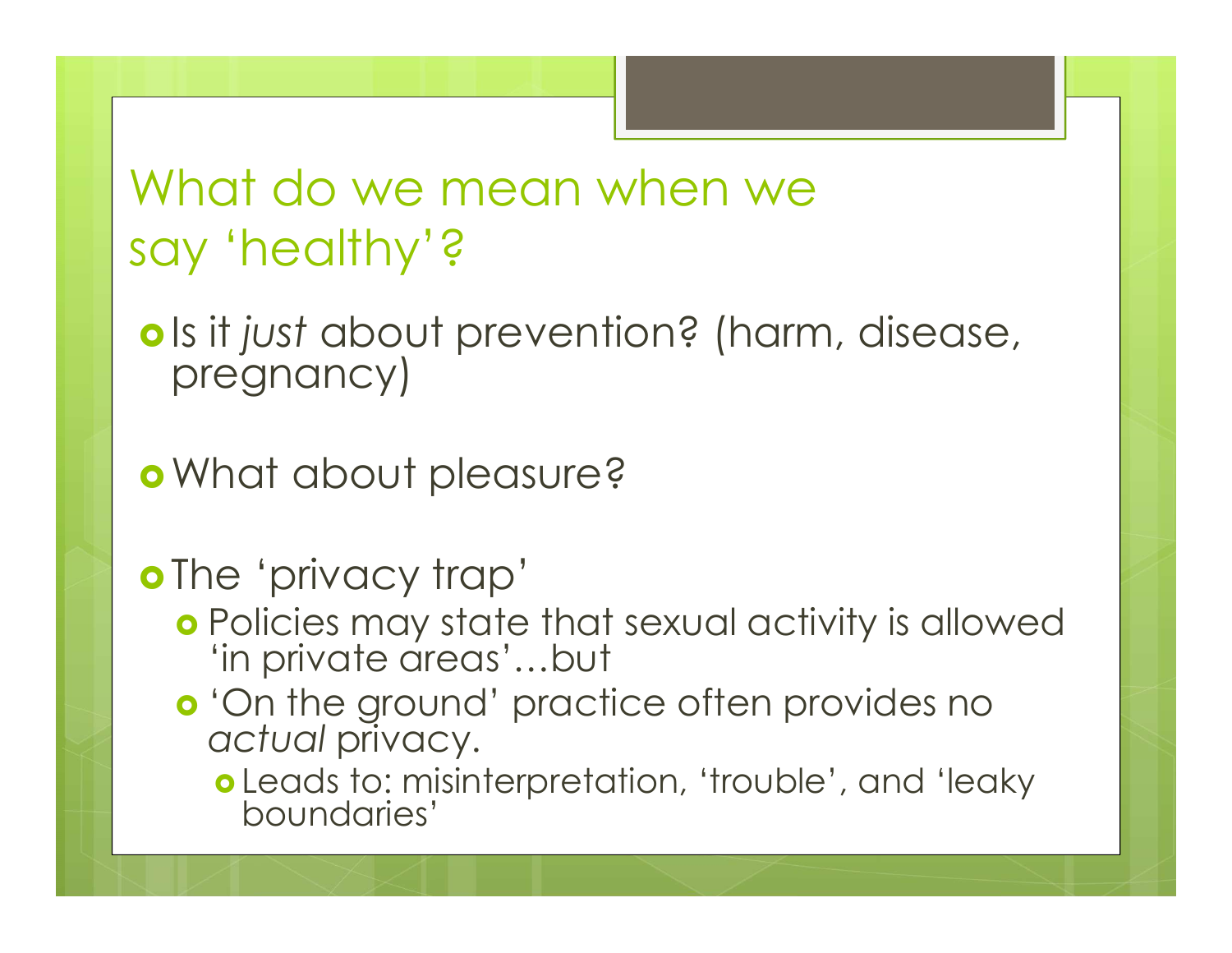#### Healthy Sexuality

"People with developmental disabilities can develop healthy sexual relationships if they live in healthy systems" pple with developmental<br>lities can develop health<br>I relationships <u>if they live in<br>healthy systems</u>"<br>(Hingsburger & Tough, 2002, p. 8).<br>are 'the system' We are 'the system' Are we 'healthy'?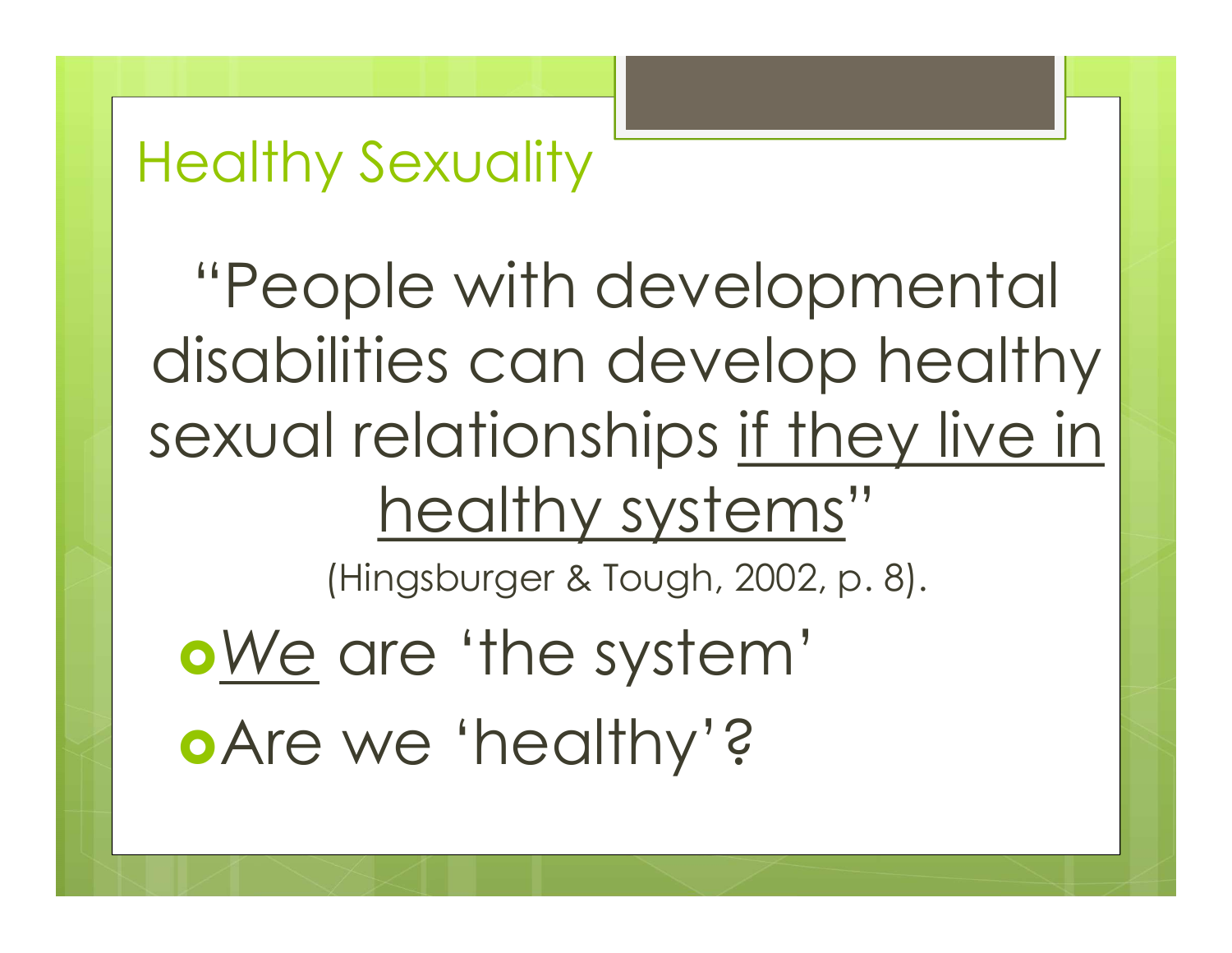#### HEALTHY SYSTEMS What we can control

"It would be cruel to work with people with disabilities to incorporate sexuality and eroticism into their sense of self and their expectations and [then] leave them in the very system that forced them to divorce themselves from their sexuality in the First place" (Hingsburger & Tough, 2002, p. 10).<br>
Then I leave them in the very system that forced them to divorce themselves from their sexuality in the first place" (Hingsburger & Tough, 2002, p. 10).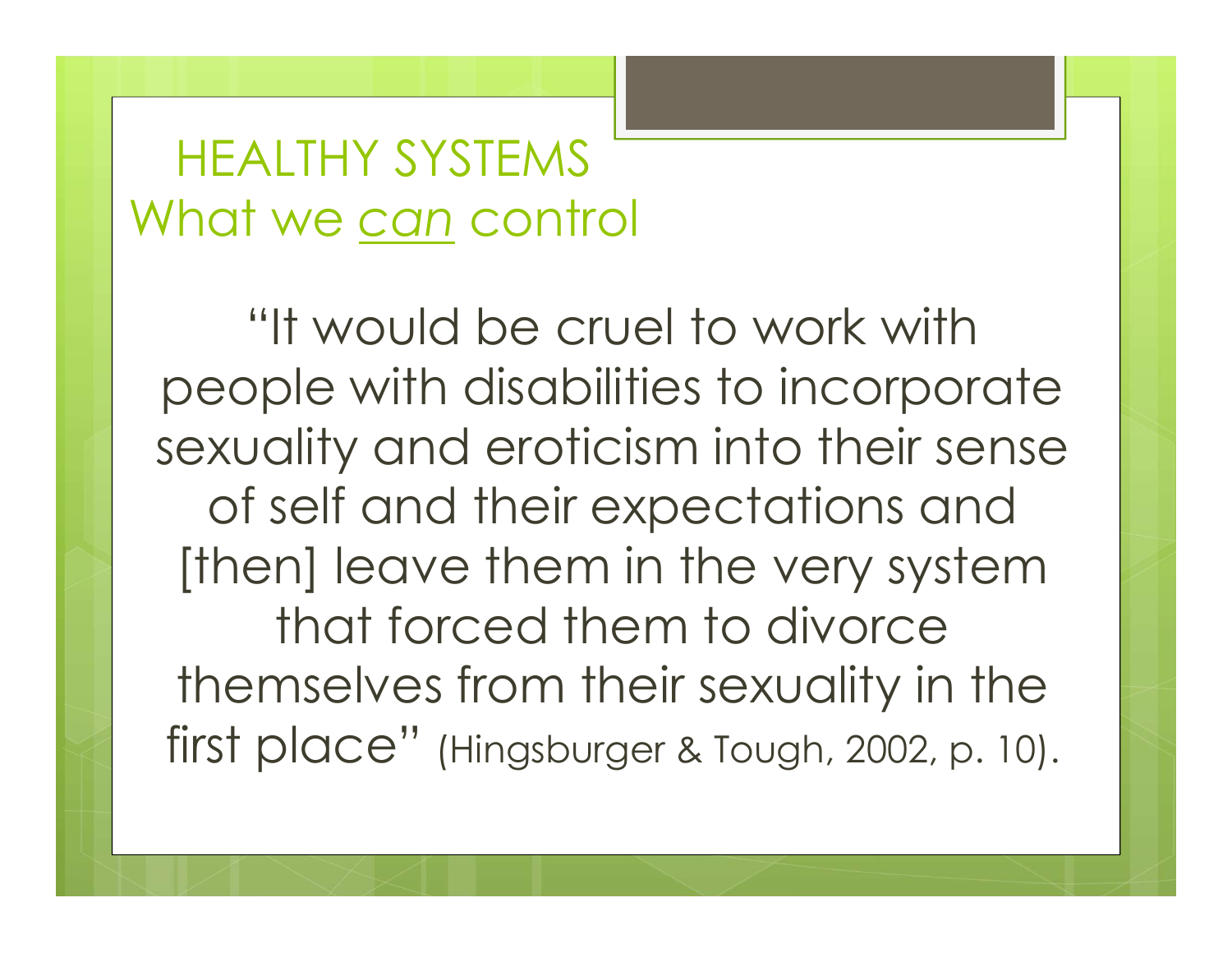HEALTHY SYSTEMS<br>4 Essential<br>Components<br><sup>(Hingsburger & Tough, 2002)</sup><br>0 **1 - Clear Policy**<br>0 At agency <u>and</u> system levels<br>a "Good agency religies de not HEALTHY SYSTEMS<br>
4 Essential<br>
Components<br>
(Hingsburger & Tough, 2002)<br> **1 - Clear Policy<br>
o** At agency <u>and</u> system levels<br> **o** "Good agency policies do not just spell out<br>
is forbidden but also what is allowed" (p. 10 4 Essential<br>
Components<br>
(Hingsburger & Tough, 2002)<br> **01 - Clear Policy**<br> **0** At agency <u>and</u> system levels<br> **0** "Good agency policies do no<br>
is forbidden, but also what is c<br> **02 - Education**<br> **0** Tailored for all stakeh HEALTHY SYSTEMS 4 Essential **Components** HEALTHY SYSTEMS<br>4 Essential<br>Components<br><sup>(Hingsburger & Tough, 2002)</sup><br>1 - **Clear Policy** 

- 
- **o** "Good agency policies do not just spell out what is forbidden, but also what is allowed" (p. 10).

- Tailored for all stakeholders
- **o** "Raising the subject can lead to shouts of denial and disapproval and threats of litigation. Not raising the subject though, simply continues the damage caused by denial" (p. 10).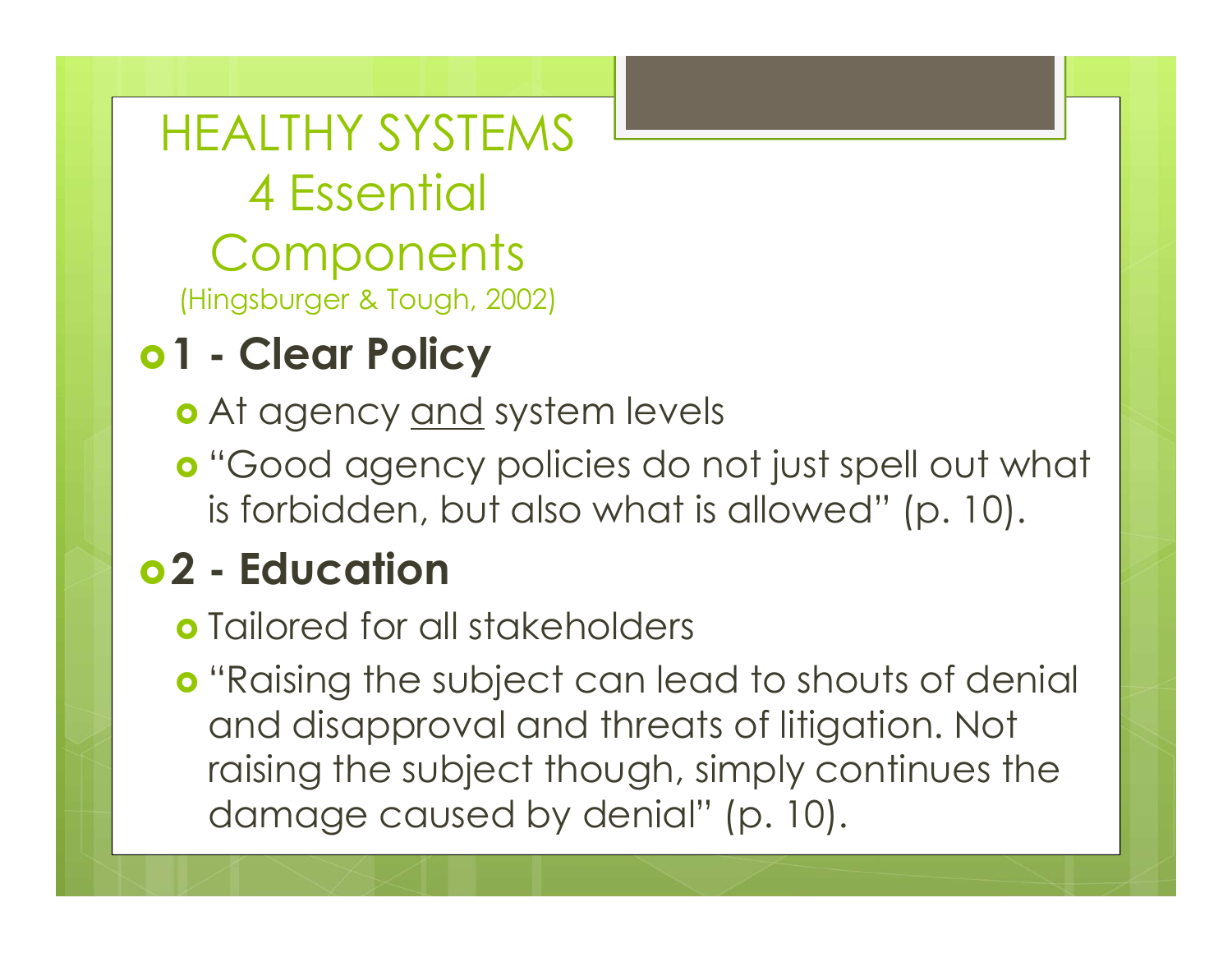HEALTHY SYSTEMS 4 Essential **Components** HEALTHY SYSTEMS<br>4 Essential<br>Components<br>Hingsburger & Tough, 2002)<br>**3 - Encouragement of self-advocac** HEALTHY SYSTEMS<br>
4 Essential<br>
Components<br>
(Hingsburger & Tough, 2002)<br>
03 – Encouragement of self-advocacy<br>
0 Negotiation vs. advocacy

- o Negotiation vs. advocacy
	- **o** "'Help to advocate' does not mean 'be the advocate for'" (p. 11).
	- **o** The difference between advocating for and advocating with…

(Hingsburger & Tough, 2002)<br> **o 3 – Encouragement of self-advocacy**<br> **o** Negotiation vs. advocacy<br> **o** "'Help to advocate' does not mean 'be<br>
the advocate for'" (p. 11).<br> **o** The difference between advocating for<br>
and adv o "It is more than social skills training. It is teaching about personal safety…and loving relationships" (p. 12).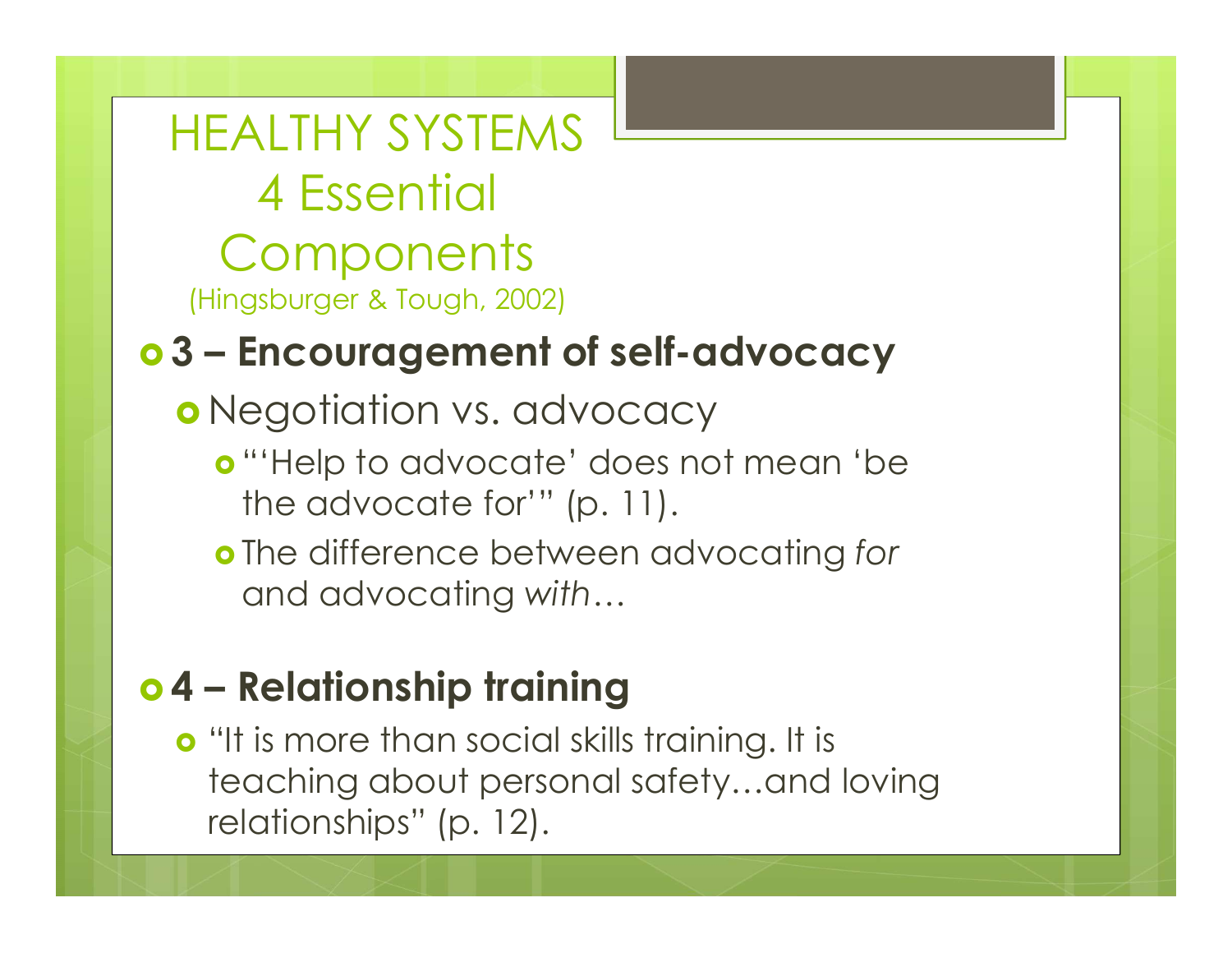## Dignity of Risk

-

Duty of Care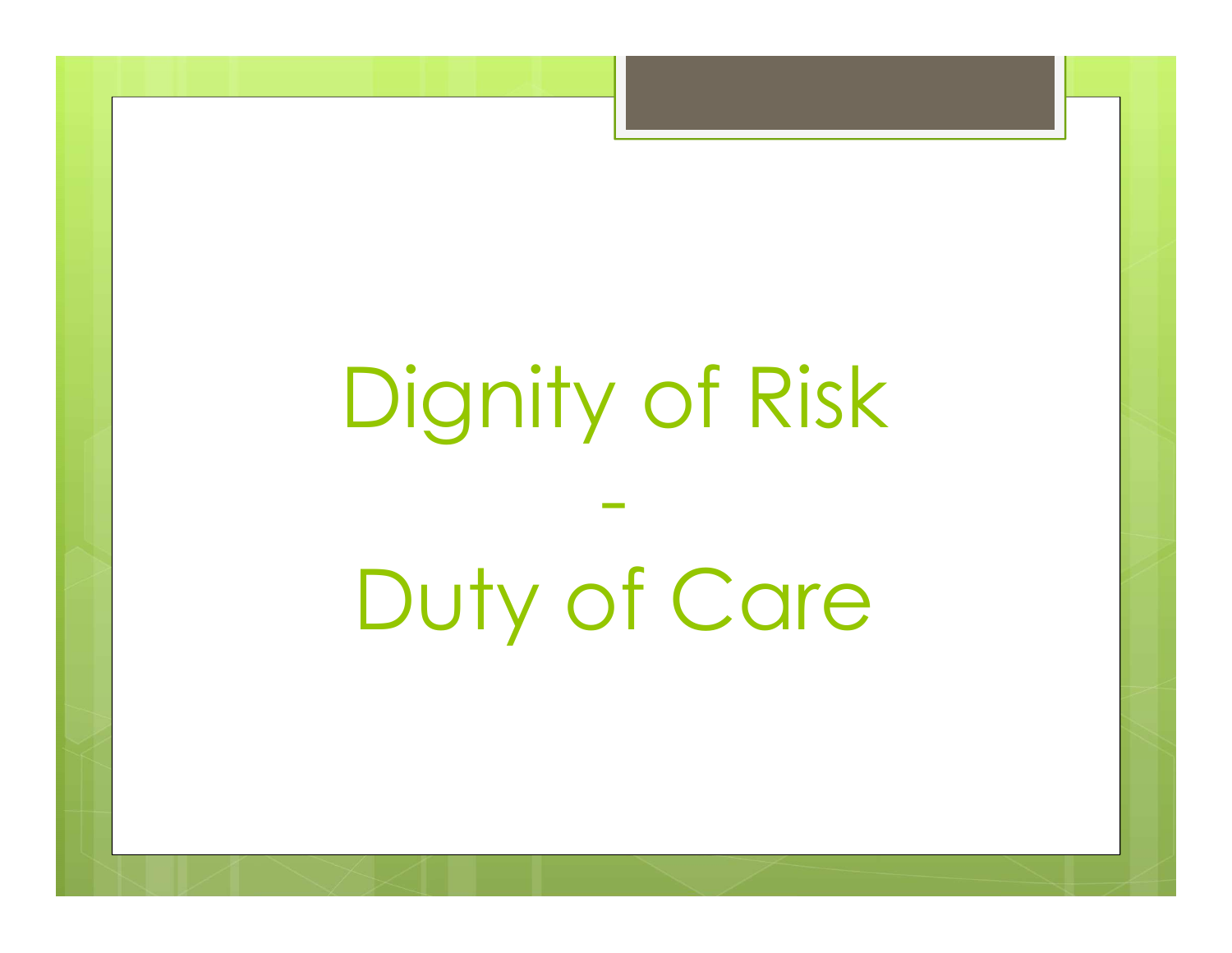#### Dignity of Risk and Duty of Care

mity of Risk and<br>"[V]irtually total avoidance of risk has<br>"[V]irtually total avoidance of risk has<br>en built into the lives of [people with ID]<br>y limiting their spheres of behavior and been built into the lives of [people with ID] by limiting their spheres of behavior and<br>interactions in the community, jobs, recreation, relationships with the opposite<br>sex etc. Such overprotection endangers the [individual's] human dignity and tends<br>to keep him [or her] from experiencing the<br>risk-taking of ordinary life which is<br>necessary for normal human growth and development"

(Perske, 1972, p. 24).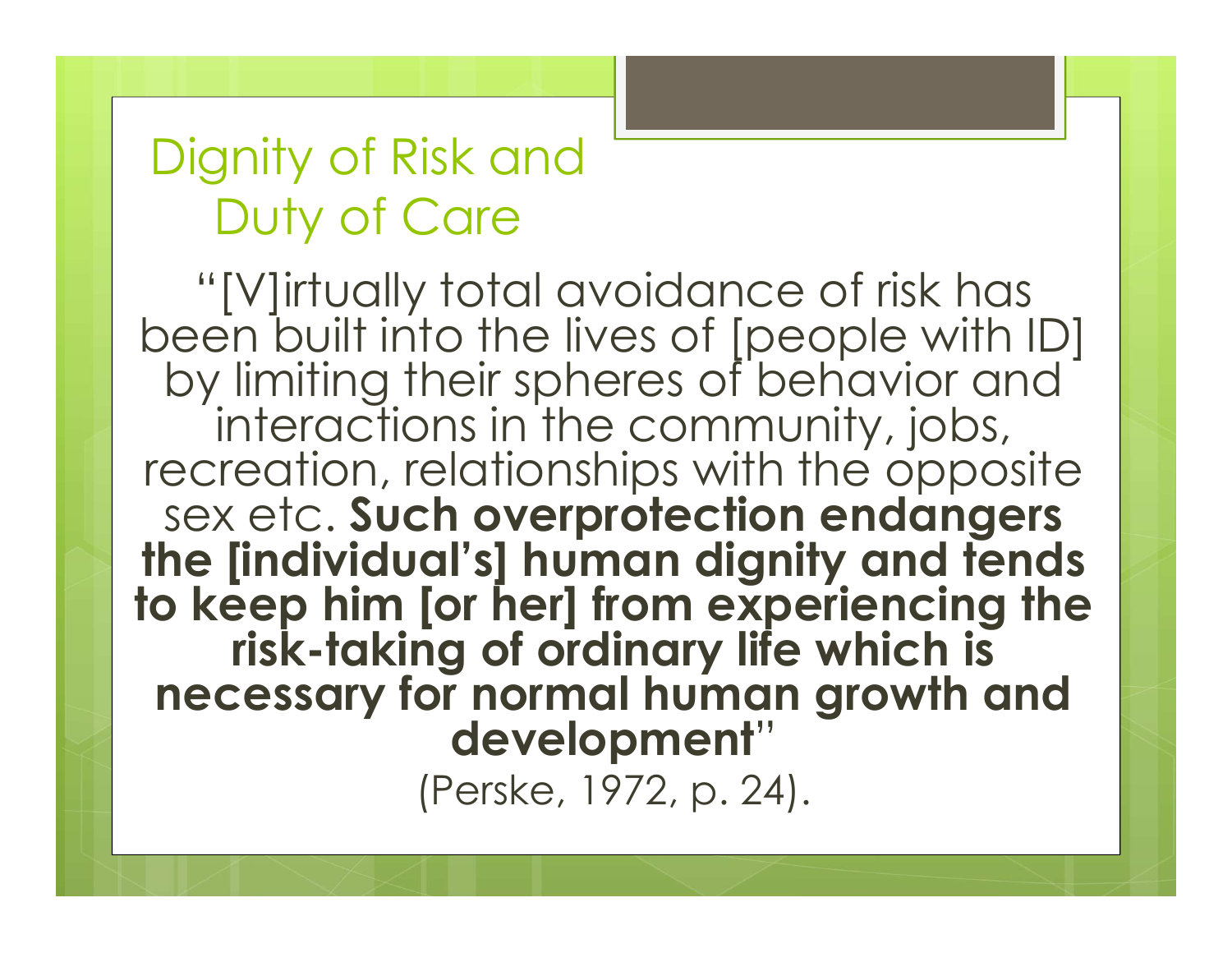At its root, these conversations are about…

# "the tension between safety and empowerment" the tension between<br>safety and<br>empowerment"<br>(Alaszewski & Alaszewski, 2002, p. 62)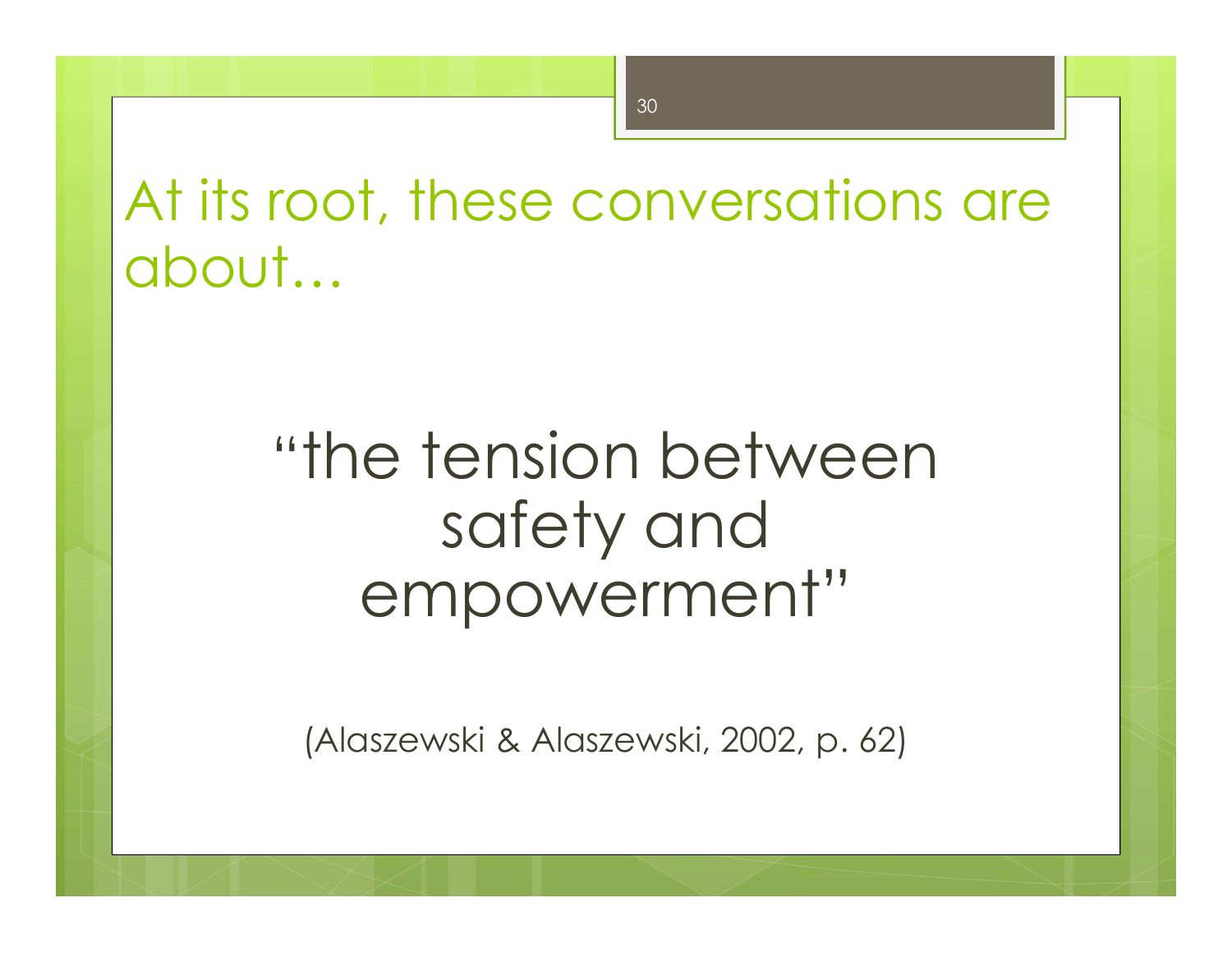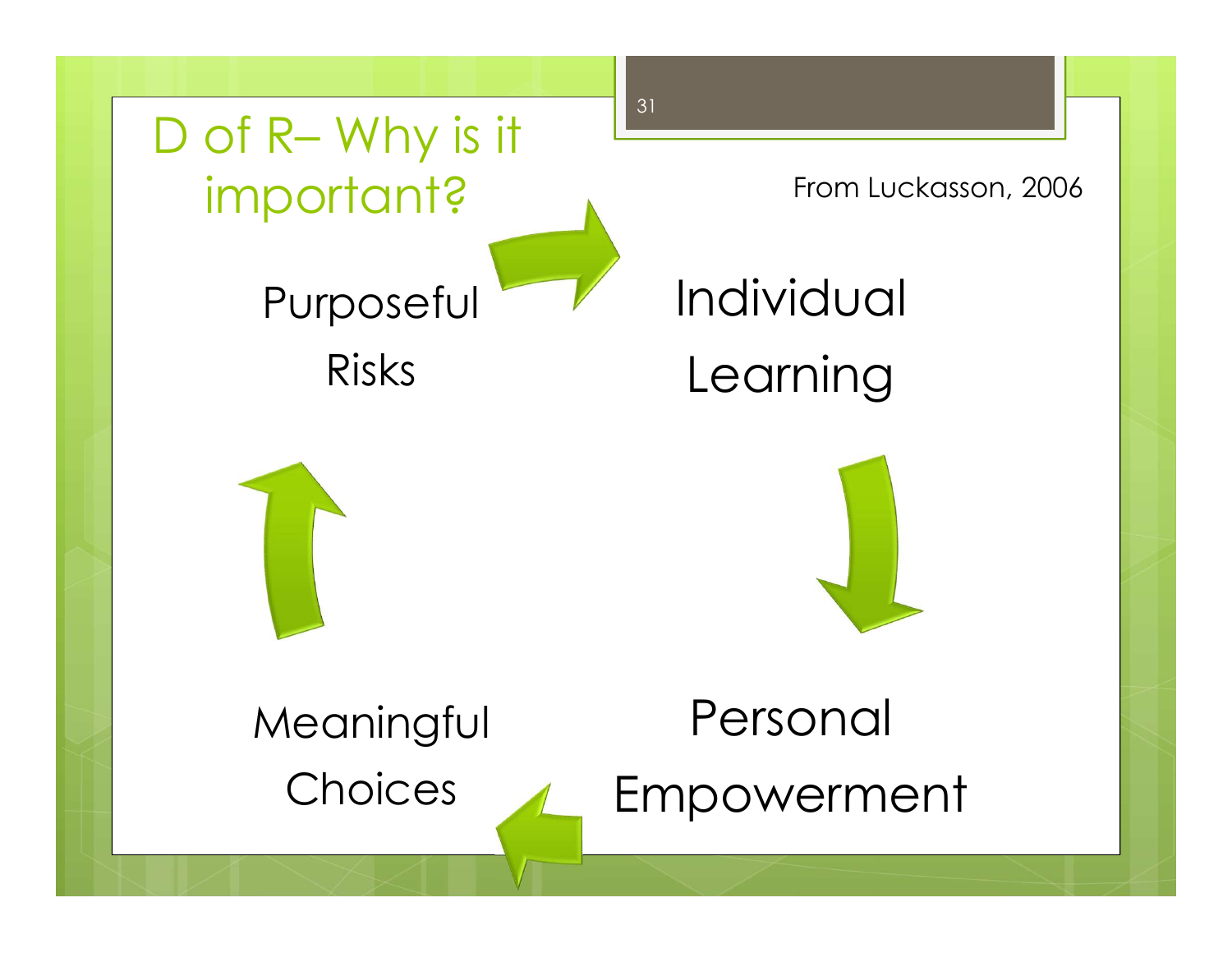Dignity of Risk + Duty of 232 Care A Conceptual Model

Sailing The Seven 'C's of Risk/Care Decisions<br>
CONSIDERATION<br>
CONSULTATION<br>
CREATIVITY<br>
(Compromise)<br>
CONSENSUS<br>
CONSENT (Informed)<br>
....An ongoing process...

CONSIDERATION

CONSULTATION

**CREATIVITY** (Compromise)

**CONSENSUS** 

CONSENT (Informed) …An ongoing process…

"No action without information ~ No information without action."

32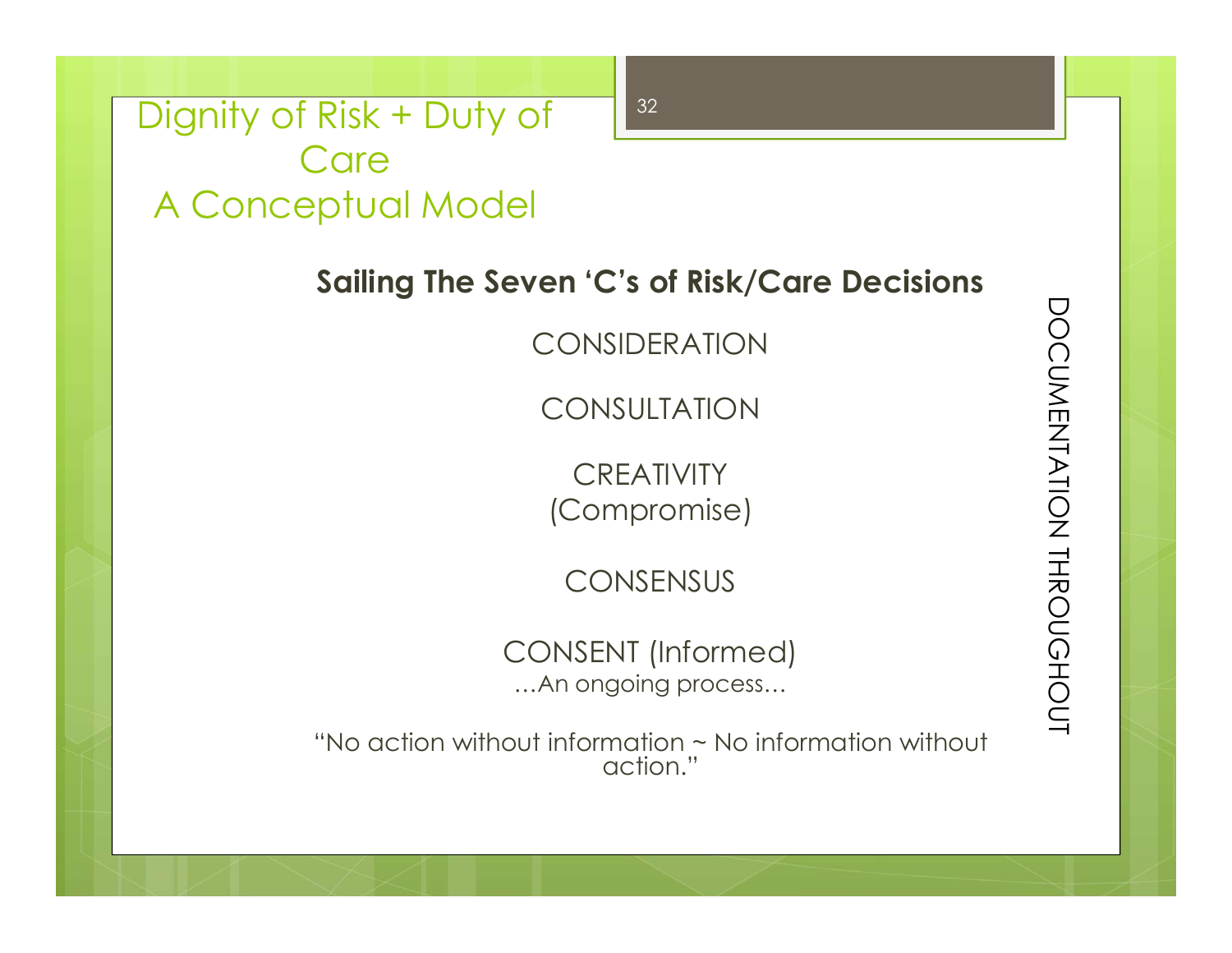#### Our role?

#### o SUPPORT THE SUPPORTS

- o It's a lot easier to see the forest for the trees when you're not the one doing the hiking…
- DSPs and families…at the crossroads of risk and rights
- **o** We can add to the C's (Consider, Consult, Consensus, Creativity, Consent)
	- o Model CALMNESS
	- o Encourage COLLABORATION

#### CHECK FOR PROGRESS/FOLLOW THROUGH

- o It is difficult to keep momentum.
- Small movements are still movement.
	- Frame as partial success rather than partial failure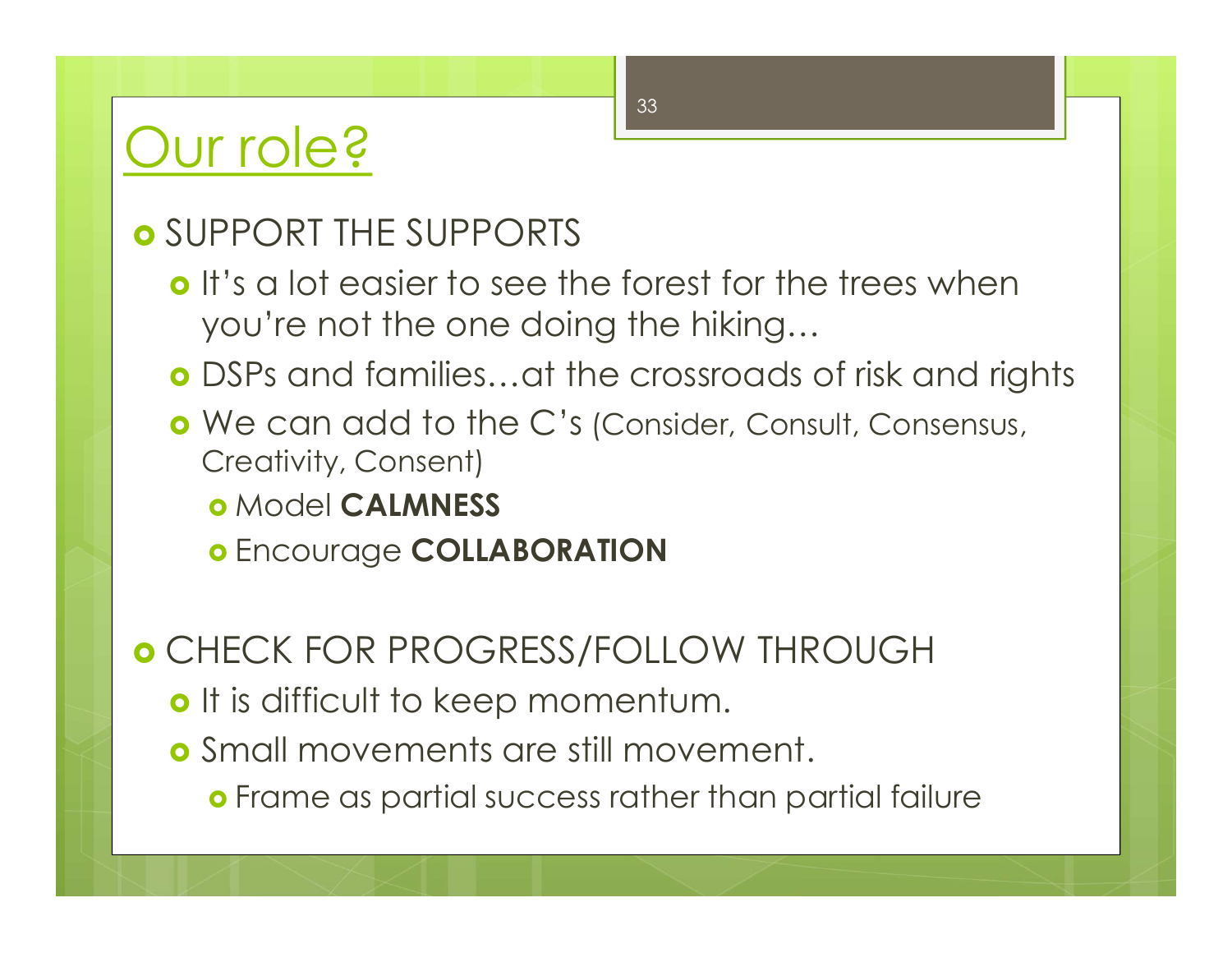## Vignettes and Discussion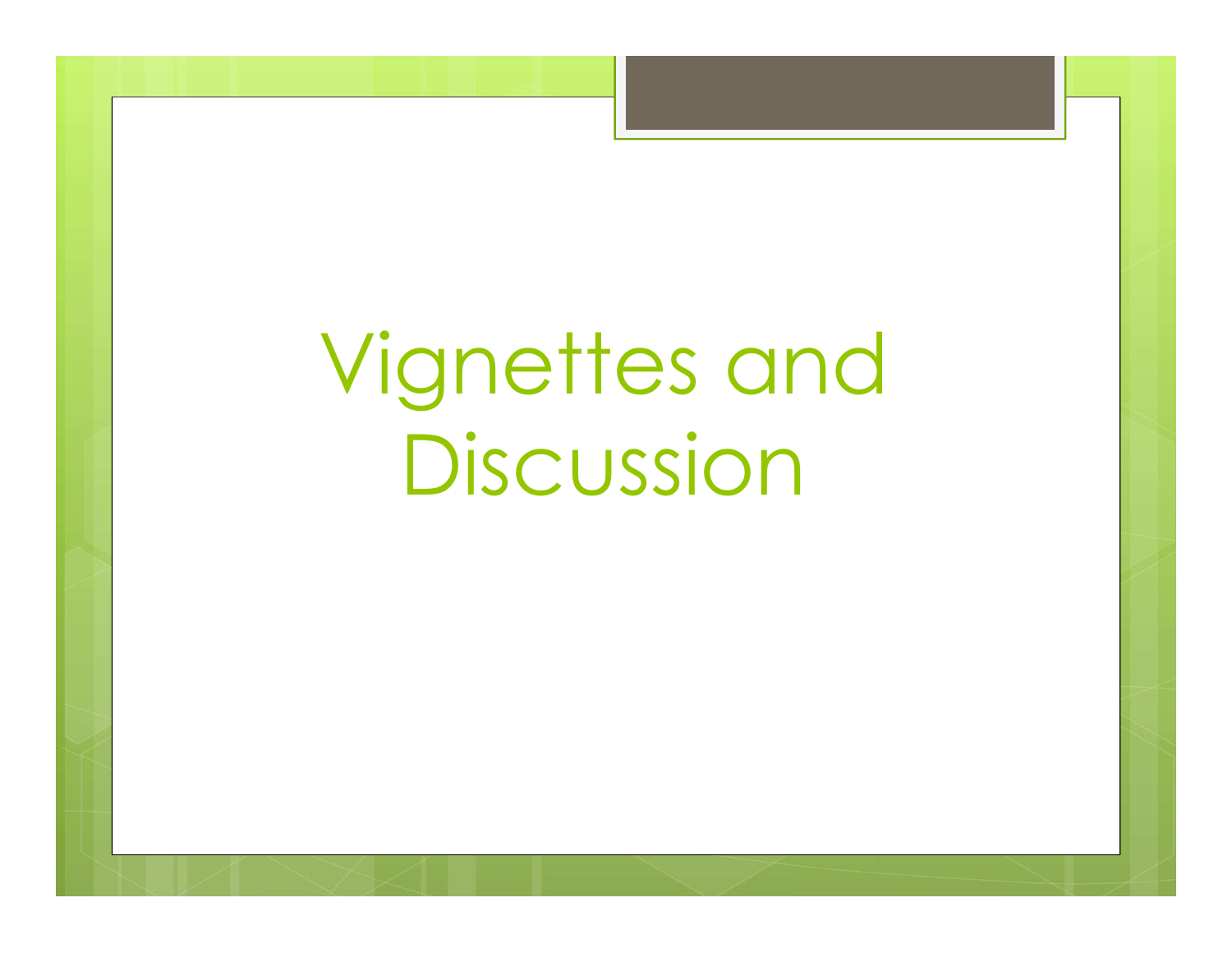### **Equality is not always Justice**



#### This is EQUALITY

#### This is JUSTICE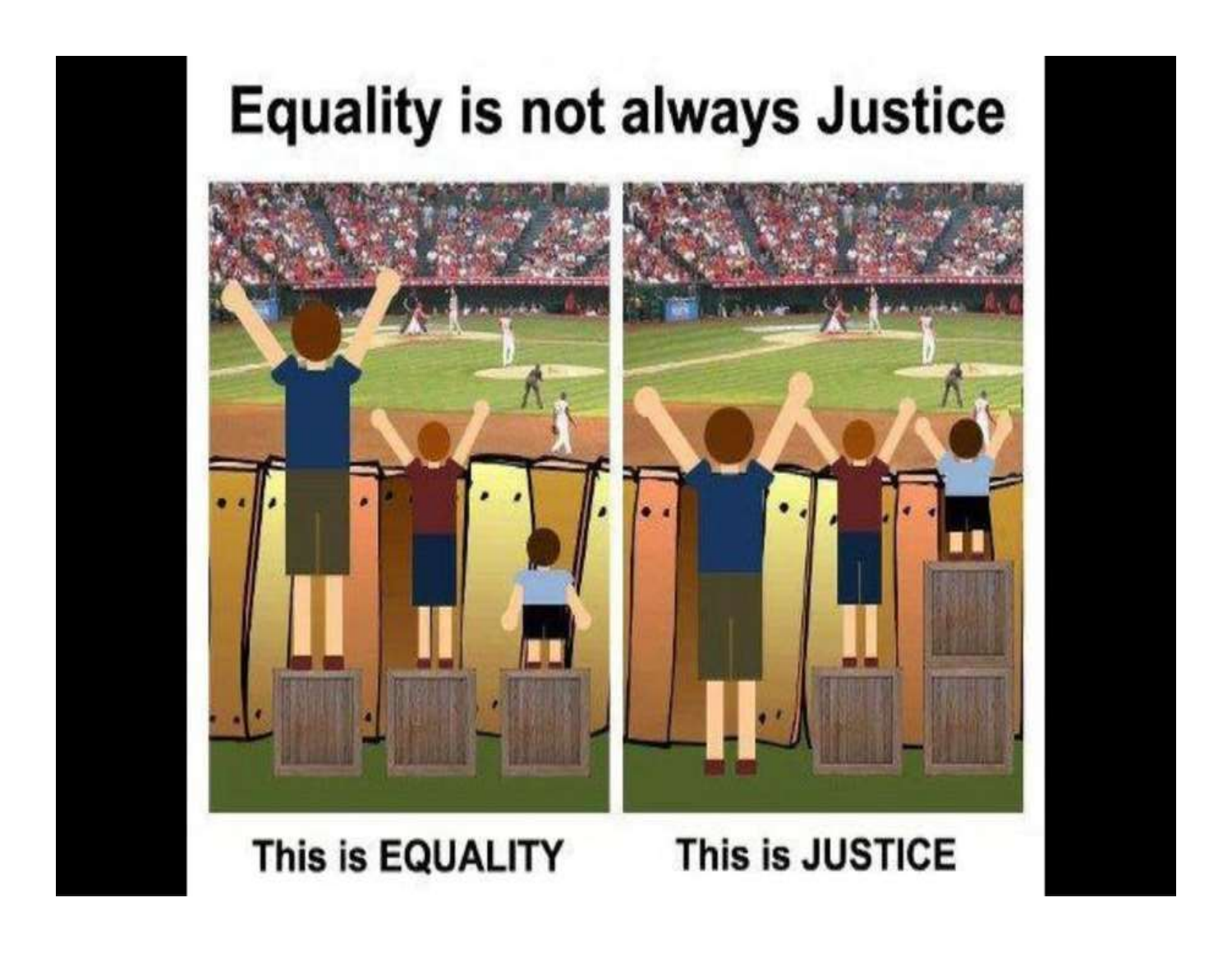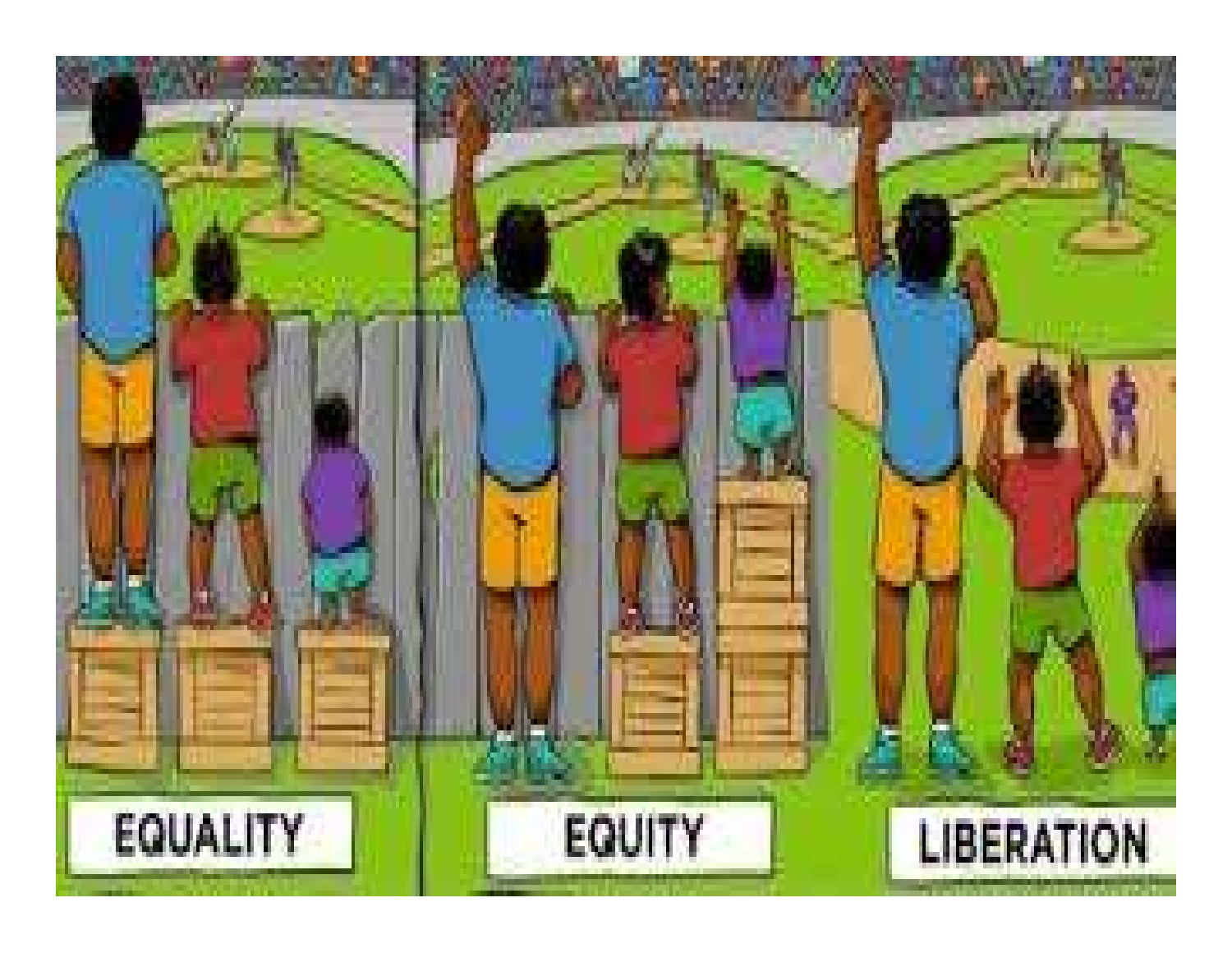Alaszewski, A., & Alaszewski, H. (2002). Towards the creative management of risk: Perceptions, practices and policies. British Journal of Learning Disabilties, 30(1), 52-56.

Alper, S., Jayne, D., & Schloss, P. J. (1993). Self determination for persons with disabilities: Choice, risk, and dignity. Exceptional Children, 60(3), 215-223.

Buckles, J. (2016). "It's a tightrope. We walk that line: The experience of direct support professionals who support people with intellectual disability and possibly sexualized challenging behavior." Dissertation. The University of New Mexico.

Conway, A. (1976). Normalization: A beginning without and end. Psychology, 13(4), 61-65.

Craft, A., & Brown, H. (1993). Personal relationships and sexuality: The staff role. In A. Craft (Ed.), Practice issues in sexuality and learning disabilities (pp. 1-22). New York, NY: Routledge.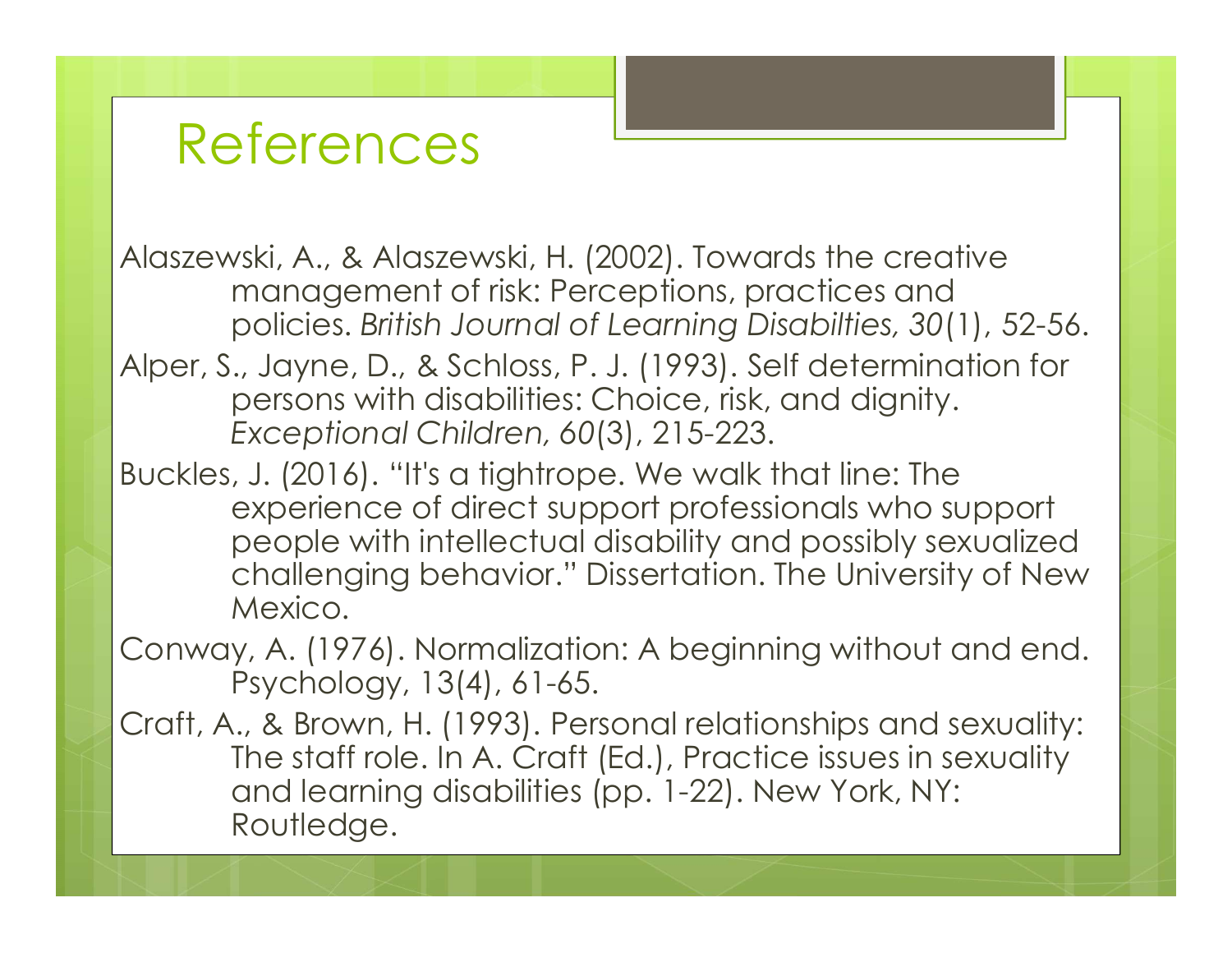Doughty, A. H., & Kane, L. M. (2010). Teaching abuseprotection skills to people with intellectual disabilities: A review of the literature. Research in Developmental Disabilities, 31. 331-337

Gil-Llario, M. D., Morell-Mengual, V., Ballester-Arnal, R., & Diaz-Rodriguez, I. (2018). The experience of sexuality in adults with intellectual disability. Journal of Intellectual Disability Research, 62(1), 72-80.

Griffiths, D., Owen, F., Lindenbaum, L., & Arbus-Nevestuk, K. (2002). Sexual policies in agencies supporting persons who have developmental disabilities: Practical and implementation issues. In D. Griffiths, D. Richards, P. Fedoroff, & S. Watson (Eds.). Ethical dilemmas: Sexuality and developmental disability (pp. 77-131). Kingston, NY: NADD Press.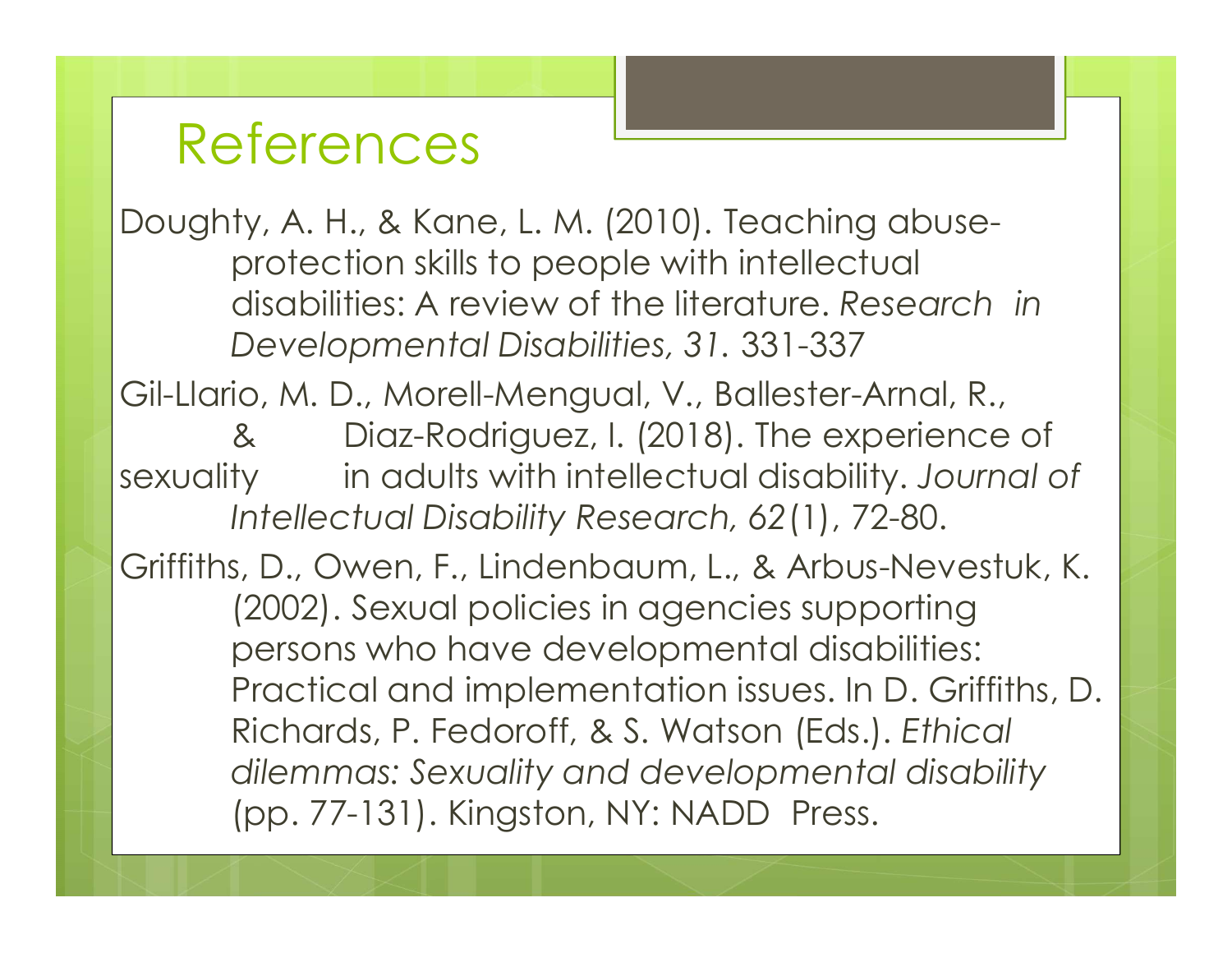Griffiths, D. Richards, D., Fedoroff, P. & Watson, S. (Eds.). Ethical dilemmas: Sexuality and developmental disability. Kingston, NY: NADD Press.

References<br>
Griffiths, D. Richards, D., Fedoroff, P. & Watson, S. (Eds.), Ethical dilemmas:<br>
Sexuality and developmental disability. Kingston, NY: NADD Press.<br>
Hill, D. R. (2016). Sexual admissions: An intersectional analy and residency at Willowbrook State School (1950-1985). Sexuality<br>and Disability, 34, 103-129

Hingsburger, D., & Tough, S. (2002). Healthy sexuality: Attitudes, systems, and policies. Research and Practice for Persons with Severe Disabilities, 27(1), 8-17.

- Jahoda, A., & Pownall, J. (2014). Sexual understanding, sources of information and social networks: The reports of young people with intellectual disabilities and their non-disabled peers. Journal of intellectual Disability Research, 58(5). 430-441
- Lovett, H. (1996). Learning to listen: Positive approaches and people with difficult behavior. Baltimore, MD: Brookes.

Luckasson, R. (2006). The human rights basis for student personal empowerment in education. In E. B. Keefe, V. M. Moore, & F. R. Duff (Eds.). Listening to the experts: Students with disabilities speak out<br>(pp. 11-20). Baltimore, MD: Paul H. Brookes.

Mahoney, A., & Poling, A. (2011). Sexual abuse prevention for people with severe developmental disabilities. Journal of Developmental and Physical Disabilities, 23(4). 369-376.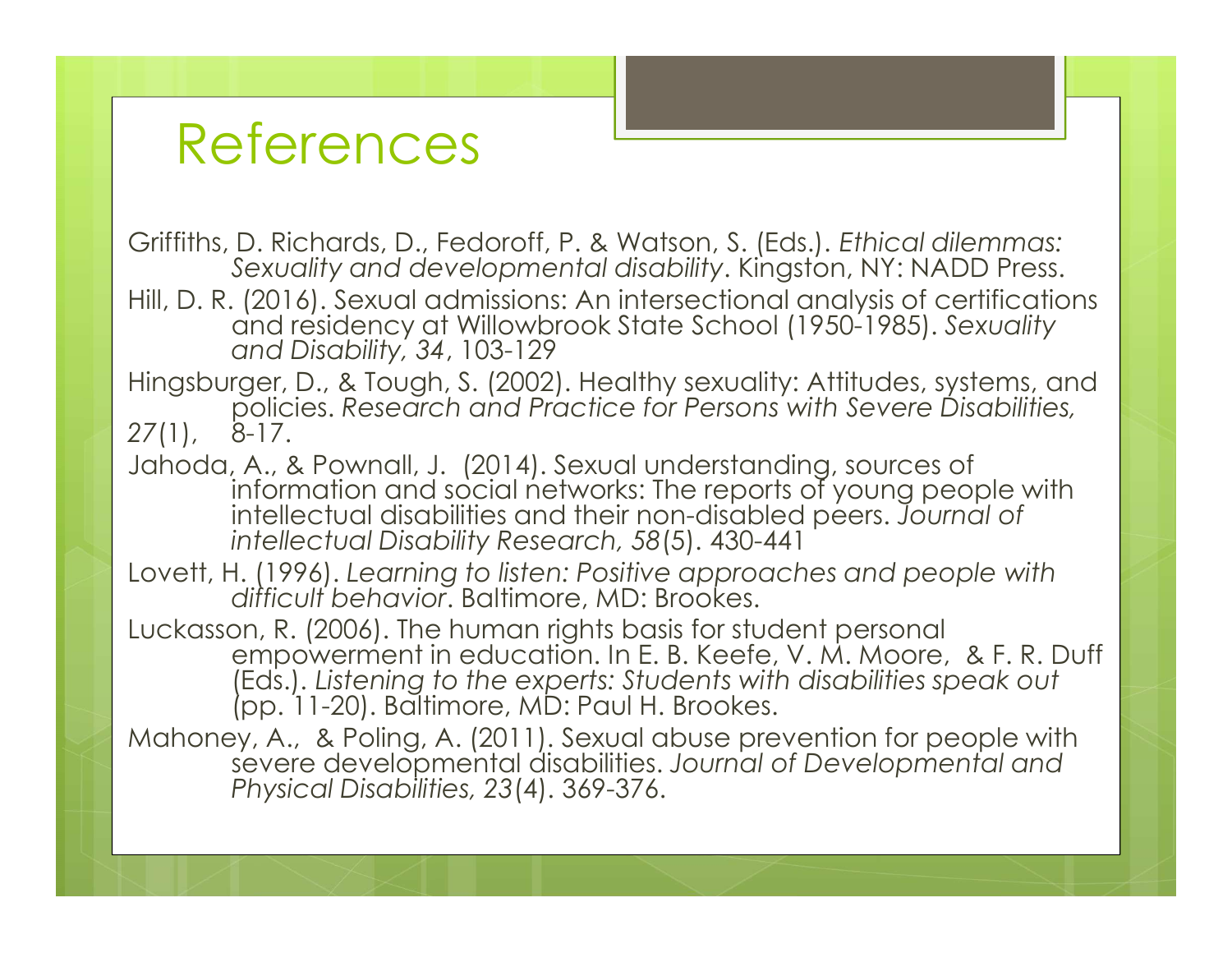Martinello, E. (2014). Reviewing risks factors of individuals with intellectual disabilities as perpetrators of sexually abusive behaviors. Sexuality and Disability, 32. 1-10.

Medina-Rico, M., Lopez-Ramos, H., & Quinonez, A. (2018). Sexuality in people with intellectual disability: Review of the literature. Sexuality and Disability, 36. 231-248.

Perske, R. (1972). The dignity of risk and the mentally retarded. Mental Retardation, 10(1), 24-27.

Prescott, D. S. (2014, December 13). Putting the humans back into human services. [Web log of the Association for Freatment of Sexual Offenders]. Retrieved from http://sajrt.blogspot.com/2014/12/putting-humans-backinto-humanservices.html#comment-form

Rosa, E., McCright, A. M., & Renn, O.(2014). The risk society revisited: Social theory and governance. Philadelphia, PA: Temple University Press.